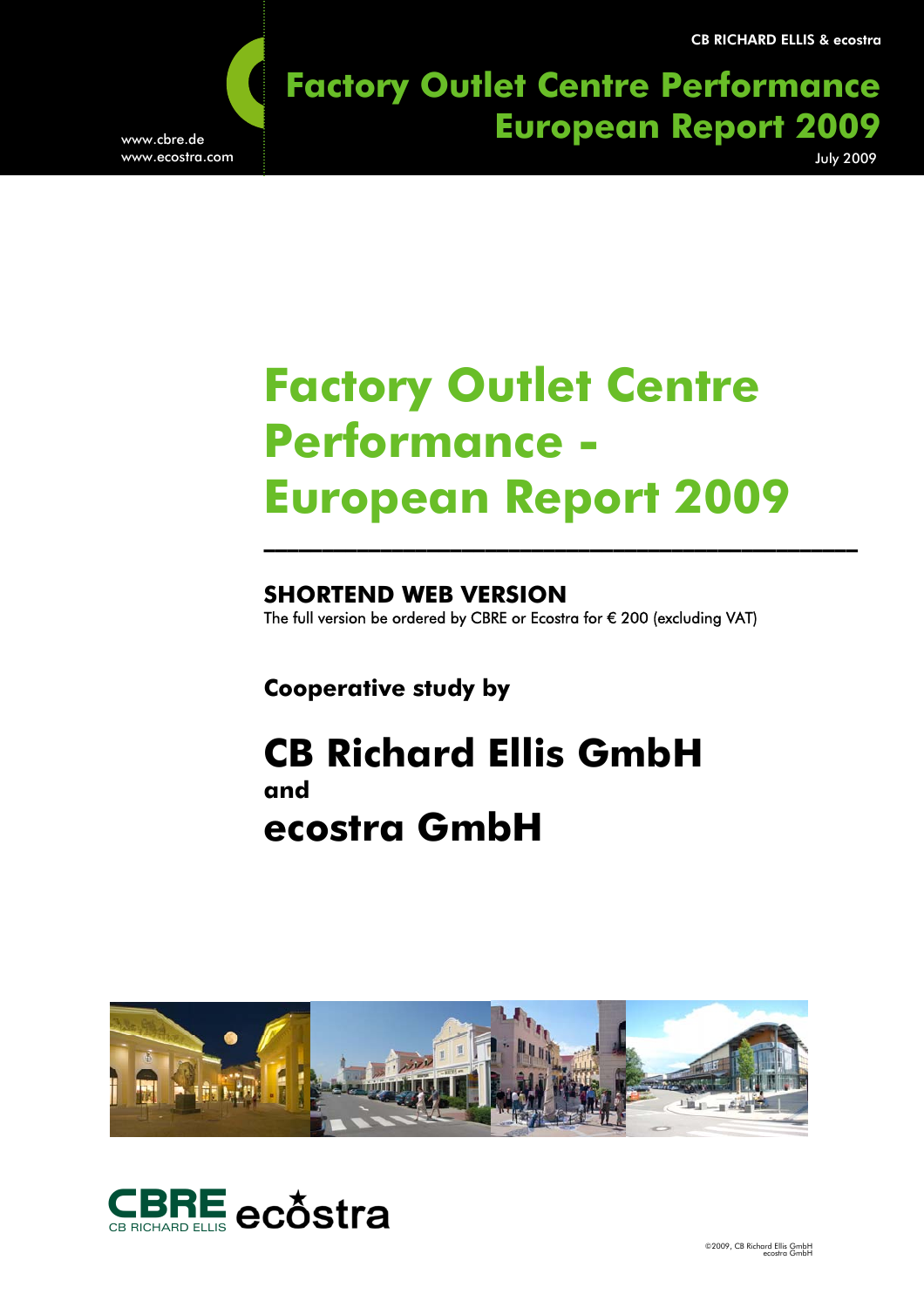## **Factory Outlet Centre Overview – 58 Centres**

#### **58 Analysed Factory Outlet Centres in 16 European Countries**

- 1. Maasmechelen Village Belgium
- 2. Designer Outlet Zweibrücken Germany
- 3. Wertheim Village Germany
- 4. Ingolstadt Village Germany
- 5. Marques Avenue L´Ile Saint Denis France
- 6. Marques Avenue Cote d´Opale France
- 7. Marques Avenue Talange France
- 8. Marques Avenue Troyes France
- 9. Quai des Marques a 15 France
- 10. McArthurGlen Troyes France
- 11. McArthurGlen Roubaix France
- 12. A l´Usine France
- 13. Usines Centre Paris Nord 2 France
- 14. La Vallée Shopping Village France
- 15. Merignac Outlet Centre France
- 16. Factory Outlet Athens Greece
- 17. Bicester Village Outlet Shopping Great **Britain**
- 18. Cheshire Oaks Great Britain
- 19. Lakeside Village Outlet Shopping Great **Britain**
- 20. Royal Quays Great Britain
- 21. Designer Outlet Derbyshire Great Britain
- 22. Designer Outlet Scotland Great Britain
- 23. Junction 32 Outlet Shopping Village Great **Britain**
- 24. Gunwharf Quays Great Britain
- 25. Lowry Outlet Mall Great Britain
- 26. Junction One Great Britain
- 27. Kildare Outlet Village Ireland
- 28. Designer Outlet Serravalle Italy
- 29. Fidenza Outlet Village Italy
- 30. Franciacorta Outlet Village Italy
- 31. Castel Guelfo Outlet Italy
- 32. McArthurGlen Castel Romano Italy
- 33. Fashion District Valmontone Italy
- 34. Vicolungo Italy
- 35. Valdichiana Outlet Village Italy
- 36. Fashion District Molfetta Italy
- 37. Roermond Designer Outlet Centre **Netherlands**
- 38. Batavia Stad Outlet Shopping Netherlands
- 39. Rosada Factory Outlet Netherlands
- 40. Designer Outlet Parndorf Austria
- 41. Fashion House Outlet Centre Sosnowiec Poland
- 42. Fashion House Outlet Centre Warsaw Poland
- 43. Factory Wroclaw Poland
- 44. Freeport Designer Outlet Portugal
- 45. Factory Vila do Conde Portugal
- 46. Freeport Designer Outlet Centre Kungsbacka - Sweden
- 47. Outletpark Switzerland Switzerland
- 48. Foxtown Factory Stores Mendrisio **Switzerland**
- 49. Factory Getafe Spain
- 50. La Roca Company Stores Spain
- 51. Las Rozas Village Spain
- 52. Bonaire Village Spain
- 53. Centro San Vicente Outlet Park Spain
- 54. Park Avenue Fashion Outlet Spain
- 55. Factory Madrid San Sebastian De Los Reyes Spain
- 56. Freeport at Excalibur City Czech Republic
- 57. GL Outlet Centre Hungary
- 58. Premier Outlet Centre Biatorbágy Hungary

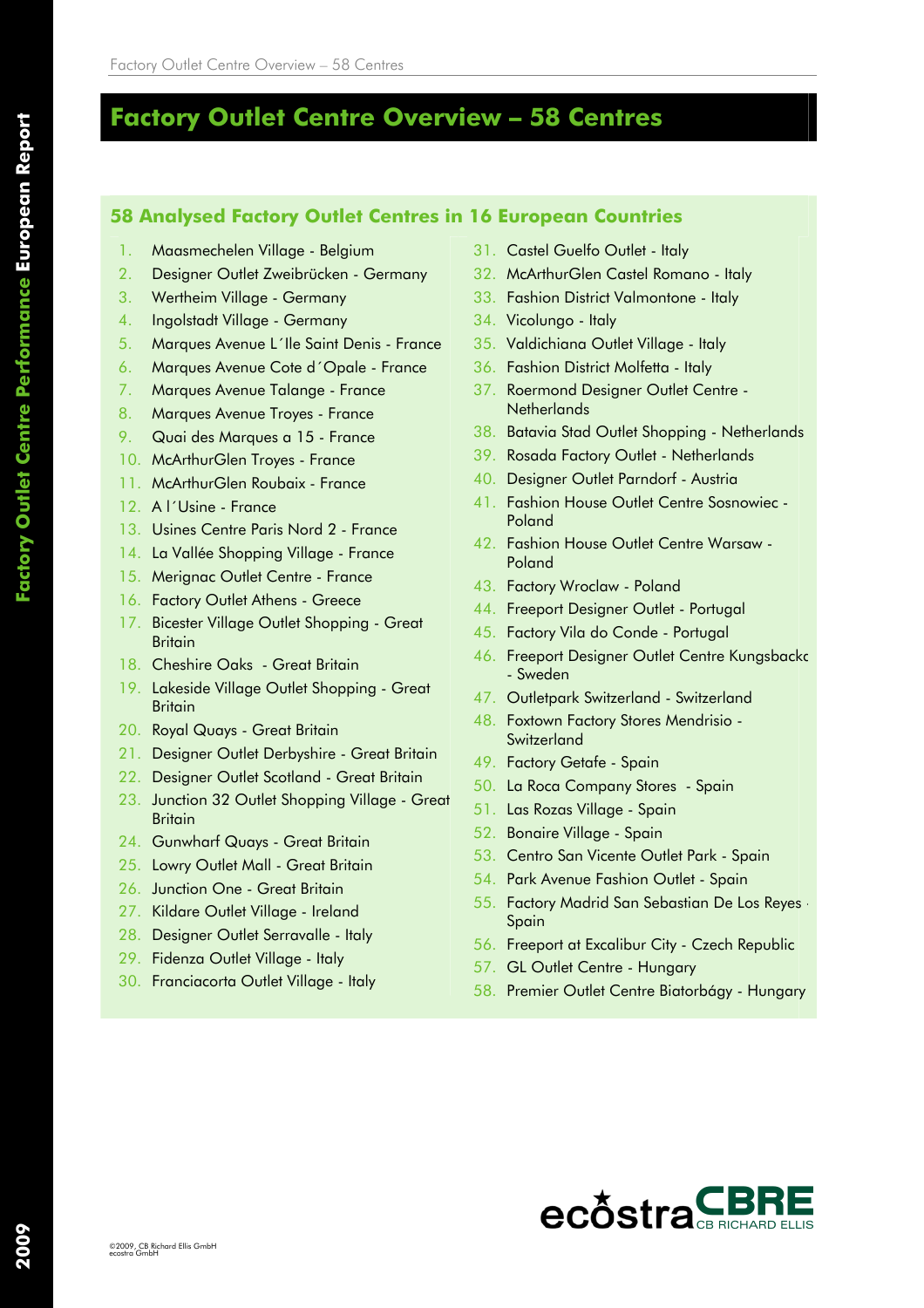## **Content – Full Version**

| Specific Features of the Product Range Planning and Pricing in FOCs 12             |
|------------------------------------------------------------------------------------|
| The Brand Character and the Presentation of Product Ranges in a FOC  13            |
|                                                                                    |
|                                                                                    |
|                                                                                    |
|                                                                                    |
| Market Potential - Which national Market shows the largest Potential? 20           |
|                                                                                    |
|                                                                                    |
|                                                                                    |
|                                                                                    |
|                                                                                    |
|                                                                                    |
| Architecture and Layout: Village-Style – The most Successful Layout in Europe 28   |
|                                                                                    |
|                                                                                    |
| Brand and Segment Mix - How to attract Customers from a wide Catchment 33          |
|                                                                                    |
|                                                                                    |
|                                                                                    |
|                                                                                    |
|                                                                                    |
|                                                                                    |
|                                                                                    |
|                                                                                    |
|                                                                                    |
|                                                                                    |
| 5858 The Expansion Strategy: Local market Orientation and Channels of Distribution |
|                                                                                    |

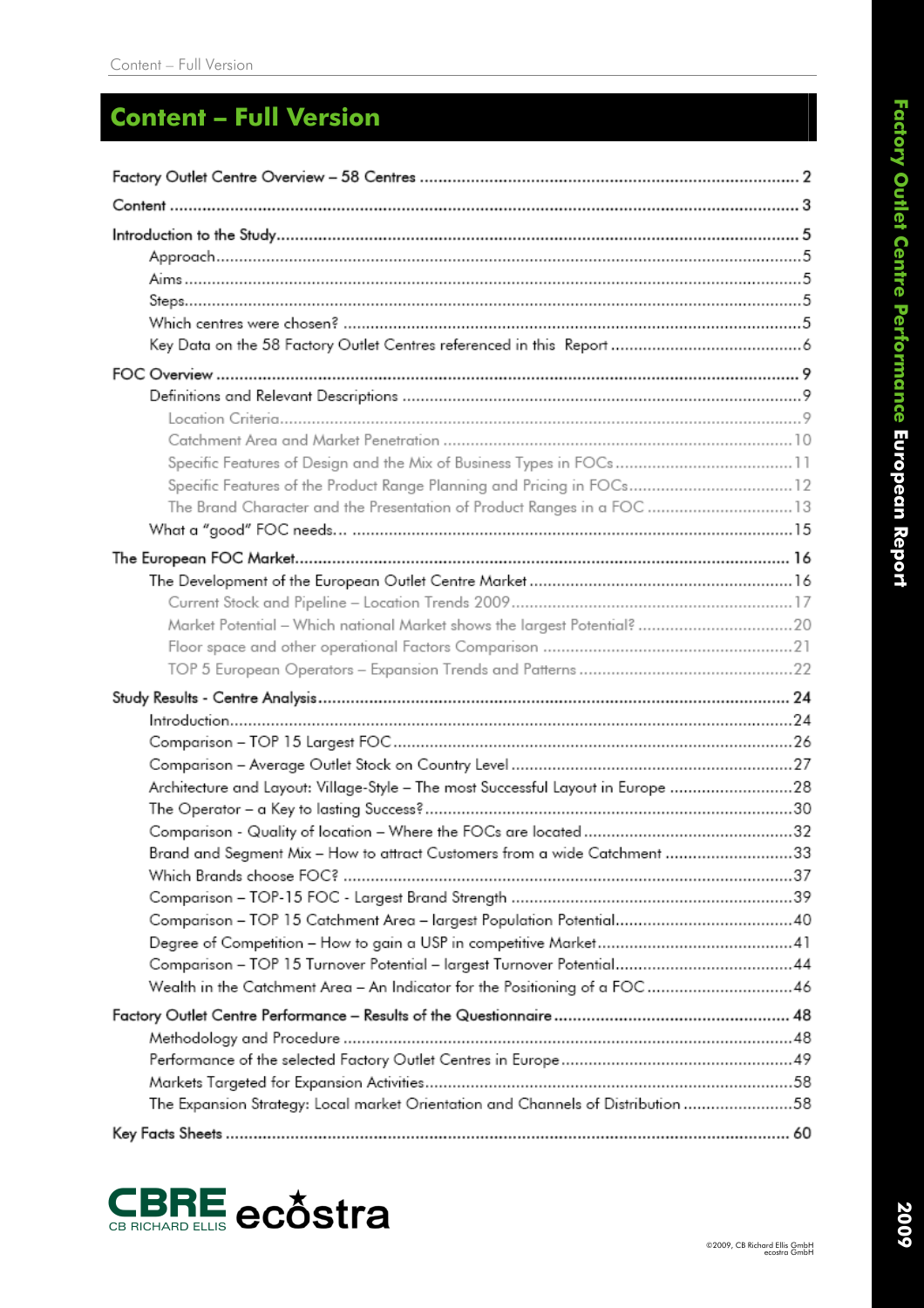## Impression La Roca – Value Retail



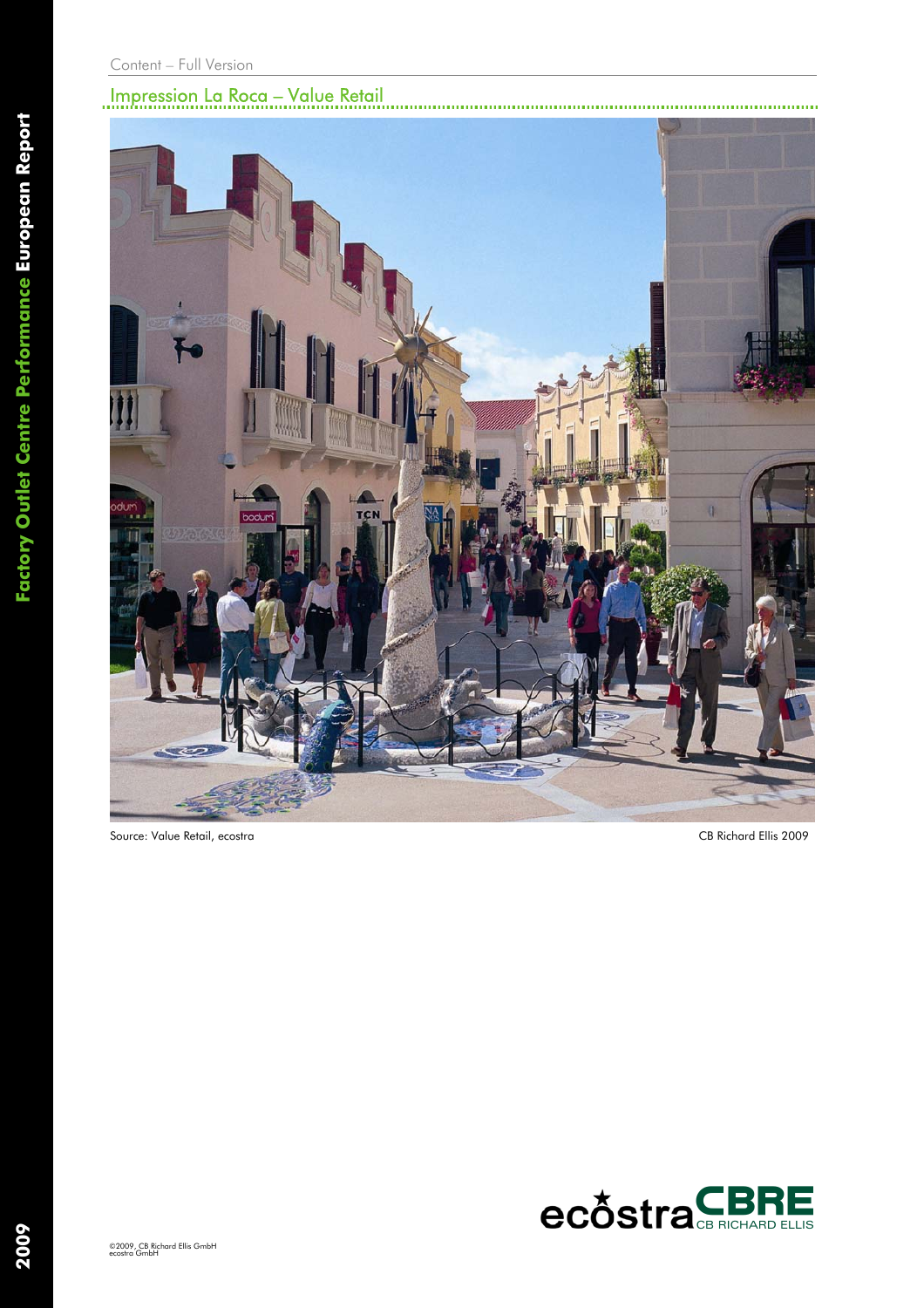## **Introduction to the Study**

## **Approach**

- European approach -> European FOC market
- Analytical and empirical approach

### **Aims**

- More and new transparency for the FOC market
- **A** brands' view taking tenant perspectives into account
- **IDENT** Identification of current and future market trends
- **Fact sheets for 58 European FOCs**
- Analysis of possible common features of the most successful FOCs (…is there a "success formula" for Outlet Centres?)

#### **Steps**

- Selection of the outlet centres according to the following criteria:
- **In operation for at least two years**
- **Different European countries**
- **Different operators**
- **Different FOC types (mall, village, strip)**
- Different locations ("middle-of-nowhere", periphery of large cities etc.)
- **IDENTIFY IDENTIFY IDENTIFY IS A LIGAT LARK IS EXECUTE:** In selected centres (approx. 2,400)
- **Elimination of all "unknown" brands or retailers**
- **Compilation of the brands with at least four outlet stores in the centres referenced in this report** (approx. 350)
- **IDENT IDENT THE CONTACT CONTACT ADDET** IDENTIFYING INCOLLED **I**n the contract of expansion managers etc.)
- **Preparation of questionnaires (both in English and German)**
- Email delivery of the questionnaire to approx. 150 brands, starting 4th September 2008
- **Follow-up email and telephone reminders in subsequent weeks**
- Response rate of 19 completed questionnaires by the beginning of October 2008
- Statistical evaluation of the data at the beginning of October 2008
- **Presentation of a first draft of the results at the ICSC Factory Outlet Centre Conference in** London (GB), 13th – 14th October 2008
- Deeper analysis, conceptual planning and reporting at the beginning of November 2008

#### **Which centres were chosen?**

- 58 centres in 16 European countries
- Number of centres proportional to the national population (but not more than 10 centres from each country)
- **Balanced number of international and national operators**
- **Centres which enjoy high national standing**
- **EXEC** Centres which have been operating for at least two years in the market

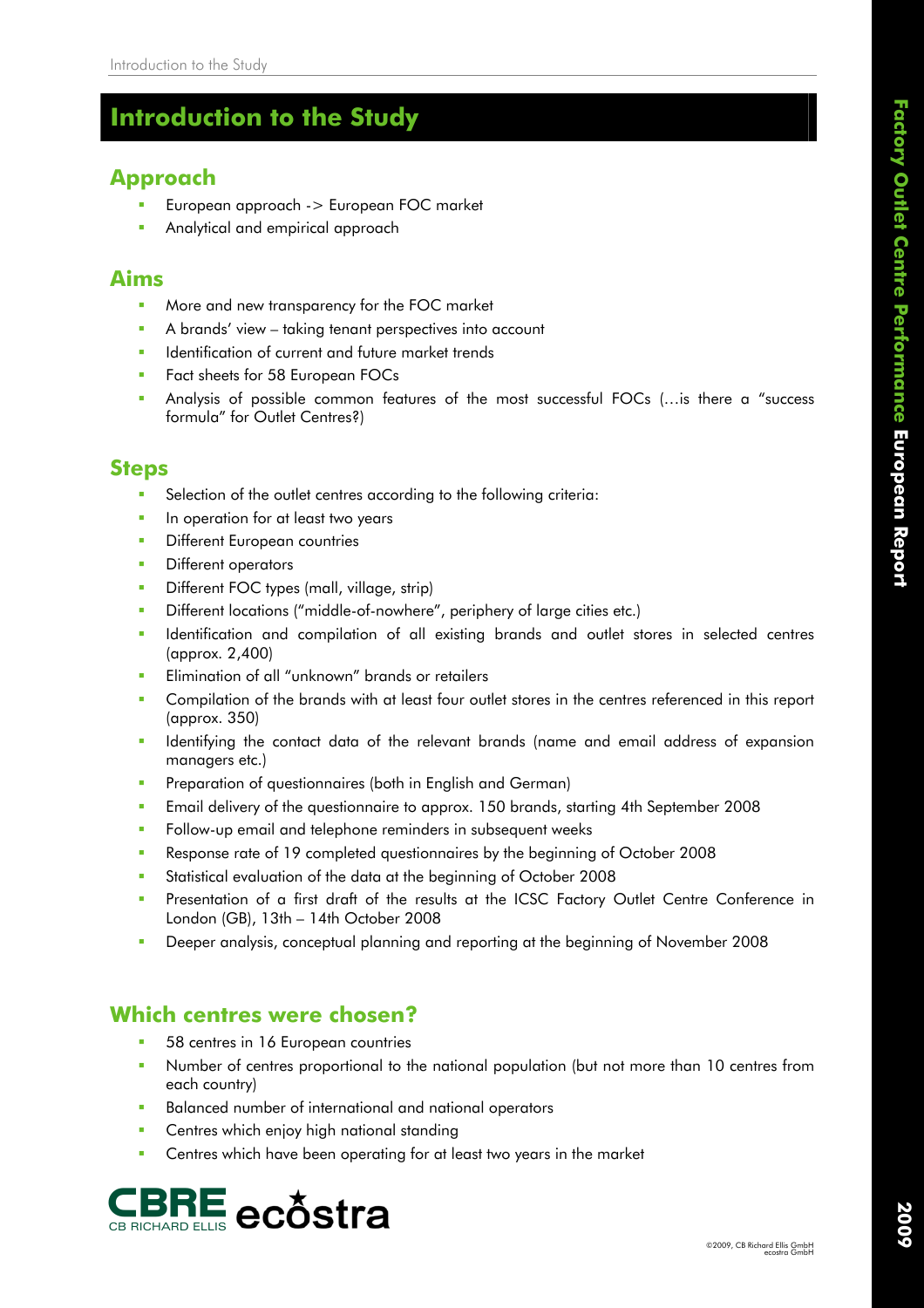#### **Key Data on the 58 Factory Outlet Centres referenced in this Report**

The following characteristics show the latest available figures (June 2009) of the 58 reviewed centres. Please note that the remaining report and all analyses are based on facts and figures dated October 2008. This majorly applies to sales area expansions and the change of operators of the following centres: (SA = sales area) DOC Zweibrücken (SA, Neinver) - Marques Avenue L´Ile Saint Denis (SA) - Marques Avenue Troyes (SA) - A l´Usine (Unibail Rodamco) - Bicester Village Outlet Shopping (SA) - Designer Outlet Serravalle (SA) - Fidenza Outlet Village (SA) - Castel Guelfo Outlet (Neinver) - McArthurGlen Castel Romano (SA) - Fashion District Valmontone (SA) - Valdichiana Outlet Village (Premium Retail s.r.l.) - Designer Outlet Parndorf (SA) - Fashion House Outlet Centre Warsaw (SA) - Factory Wroclaw (SA) - Factory Vila do Conde (SA) - Freeport Designer Outlet Center Kungsbacka (SA) - Factory Madrid Getafe (SA) - Factory Madrid San Sebastian de los Reyes (SA) - Premier Outlet Center Biatorbágy (SA).

| <b>No</b>      | <b>NAME / COUNTRY</b>                                      |         | <b>SIZE</b>  | <b>OPERATOR</b>                         |
|----------------|------------------------------------------------------------|---------|--------------|-----------------------------------------|
| 1              | Maasmechelen Village - Belgium                             |         | 19,680 sq m  | <b>Value Retail</b>                     |
| $\overline{2}$ | Designer Outlet Zweibrücken - Germany                      |         | 18,200 sq m  | Neinver                                 |
| 3              | Wertheim Village - Germany                                 |         | 13,500 sq m  | <b>Value Retail</b>                     |
| $\overline{4}$ | Ingolstadt Village - Germany                               |         | 9,400 sq m   | <b>Value Retail</b>                     |
| 5              | Marques Avenue L'Ile Saint Denis - France                  |         | 13,000 sq m  | <b>Concepts &amp; Distribution</b>      |
| 6              | Marques Avenue Cote d'Opale - France                       |         | 17,000 sq m  | <b>Concepts &amp; Distribution</b>      |
| 7              | Marques Avenue Talange - France                            |         | 14,500 sq m  | <b>Concepts &amp; Distribution</b>      |
| 8              | Marques Avenue Troyes - France                             |         | 28,000 sq m  | <b>Concepts &amp; Distribution</b>      |
| 9              | Quai des Marques a 15 - France                             |         | 14,500 sq m  | Christian Liagre / SGOC                 |
| 10             | McArthurGlen Troyes - France                               |         | 28,800 sq m  | <b>McArthurGlen</b>                     |
| 11             | McArthurGlen Roubaix - France                              |         | 18,000 sq m  | <b>McArthurGlen</b>                     |
| 12             | Al'Usine - France                                          |         | 16,700 sq m  | <b>Unibail Rodamco</b>                  |
| 13             | Usines Centre Paris Nord 2 - France                        |         | 15,000 sq m  | Ségécé                                  |
| 14             | La Vallée Shopping Village - France                        |         | 17,750 sq m  | <b>Value Retail</b>                     |
| 15             | Merignac Outlet Centre - France                            |         | $6,800$ sq m | <b>GL Outlet</b>                        |
| 16             | <b>Factory Outlet - Greece</b>                             |         | 13,000 sq m  | Factory Outlet S.A.                     |
| 17             | Bicester Village Outlet Shopping - Great<br><b>Britain</b> |         | 20,000 sq m  | <b>Value Retail</b>                     |
| 18             | Cheshire Oaks - Great Britain                              |         | 31,200 sq m  | <b>McArthurGlen</b>                     |
| 19             | Lakeside Village Outlet Shopping - Great<br>Britain        | ◥◸<br>O | 13,000 sq m  | <b>Realm Outlet Centre</b><br>Managment |
| 20             | Royal Quays - Great Britain                                | O       | 12,300 sq m  | <b>Realm Outlet Centre</b><br>Managment |

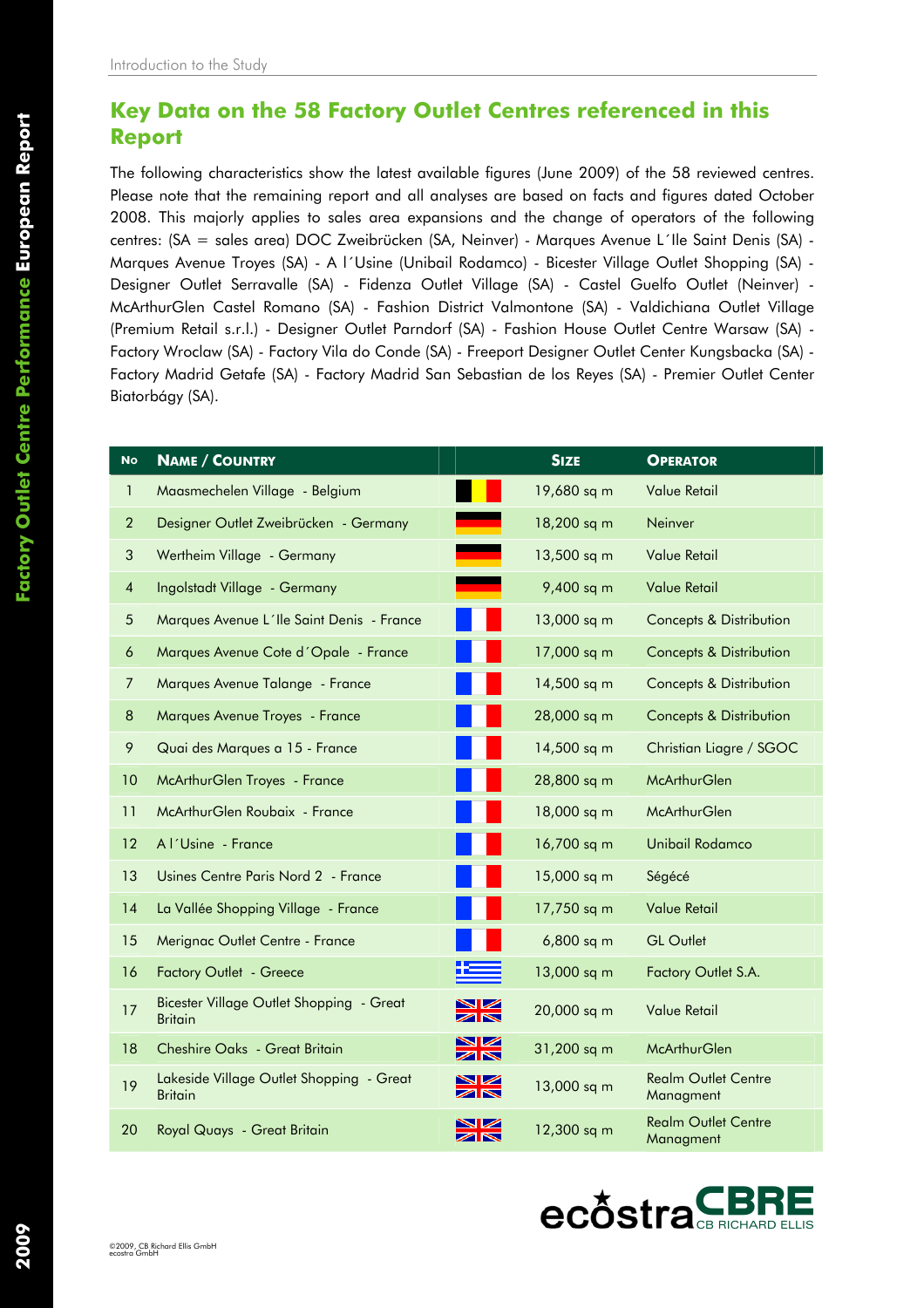| <b>No</b> | <b>NAME / COUNTRY</b>                                         |                                                | <b>SIZE</b> | <b>OPERATOR</b>                         |
|-----------|---------------------------------------------------------------|------------------------------------------------|-------------|-----------------------------------------|
| 21        | Designer Outlet Derbyshire - Great Britain                    | $\blacktriangleright$<br>O                     | 15,000 sq m | <b>McArthurGlen</b>                     |
| 22        | Designer Outlet Scotland - Great Britain                      | $\mathbb{\mathbb{Z}}$<br>$\blacktriangleright$ | 27,000 sq m | <b>McArthurGlen</b>                     |
| 23        | Junction 32 Outlet Shopping Village - Great<br><b>Britain</b> | $\square$<br>$\times$                          | 23,200 sq m | <b>Realm Outlet Centre</b><br>Managment |
| 24        | <b>Gunwharf Quays - Great Britain</b>                         | $\blacktriangleright$<br>O™                    | 15,000 sq m | Lordland International                  |
| 25        | Lowry Outlet Mall - Great Britain                             | $\blacktriangleright$<br><b>ZR</b>             | 18,580 sq m | <b>Orbit Development</b>                |
| 26        | Junction One - Great Britain                                  | N<br>$\bowtie \bowtie$                         | 22,800 sq m | <b>Realm Outlet Centre</b><br>Managment |
| 27        | Kildare Outlet Village - Ireland                              |                                                | 10,500 sq m | <b>Value Retail</b>                     |
| 28        | Designer Outlet Serravalle - Italy                            |                                                | 37,700 sq m | <b>McArthurGlen</b>                     |
| 29        | Fidenza Outlet Village - Italy                                |                                                | 17,000 sq m | <b>Value Retail</b>                     |
| 30        | Franciacorta Outlet Village - Italy                           |                                                | 28,000 sq m | Promos S.r.l.                           |
| 31        | Castel Guelfo Outlet - Italy                                  |                                                | 13,500 sq m | Neinver                                 |
| 32        | McArthurGlen Castel Romano - Italy                            |                                                | 23,800 sq m | <b>McArthurGlen</b>                     |
| 33        | Fashion District Valmontone - Italy                           |                                                | 45,000 sq m | <b>Fashion District</b>                 |
| 34        | Vicolungo - Italy                                             |                                                | 25,000 sq m | Neinver                                 |
| 35        | Valdichiana Outlet Village - Italy                            |                                                | 20,000 sq m | Premium Retail S.r.l.                   |
| 36        | Fashion District Molfetta - Italy                             |                                                | 19,000 sq m | <b>Fashion District</b>                 |
| 37        | Roermond Designer Outlet Centre -<br><b>Netherlands</b>       | ═                                              | 26,400 sq m | <b>McArthurGlen</b>                     |
| 38        | Batavia Stad Outlet Shopping - Netherlands                    | $\equiv$                                       | 20,000 sq m | Stable International                    |
| 39        | Rosada Factory Outlet - Netherlands                           |                                                | 15,700 sq m | <b>McMahon Development</b><br>Group     |
| 40        | Designer Outlet Parndorf - Austria                            |                                                | 37,300 sq m | <b>McArthurGlen</b>                     |
| 41        | <b>Fashion House Outlet Centre Sosnowiec -</b><br>Poland      |                                                | 14,000 sq m | <b>GVA Grimley</b>                      |
| 42        | Fashion House Outlet Centre Warsaw -<br>Poland                |                                                | 17,270 sq m | <b>GVA Grimley</b>                      |
| 43        | Factory Wroclaw - Poland                                      |                                                | 13,000 sq m | Neinver                                 |
| 44        | Freeport Designer Outlet - Portugal                           |                                                | 50,000 sq m | Freeport                                |
| 45        | Factory Vila do Conde - Portugal                              |                                                | 12,500 sq m | Neinver                                 |
| 46        | Freeport Designer Outlet Centre Kungsbacka<br>- Sweden        |                                                | 16,500 sq m | Freeport                                |
| 47        | Outletpark Switzerland - Switzerland                          |                                                | 8,500 sq m  | Interdomus AG                           |
| 48        | Foxtown Factory Stores Mendrisio -<br>Switzerland             |                                                | 25,000 sq m | Studio Silvio Tarchini                  |
| 49        | Factory Getafe - Spain                                        |                                                | 26,700 sq m | Neinver                                 |
| 50        | La Roca Company Stores - Spain                                |                                                | 18,500 sq m | <b>Value Retail</b>                     |

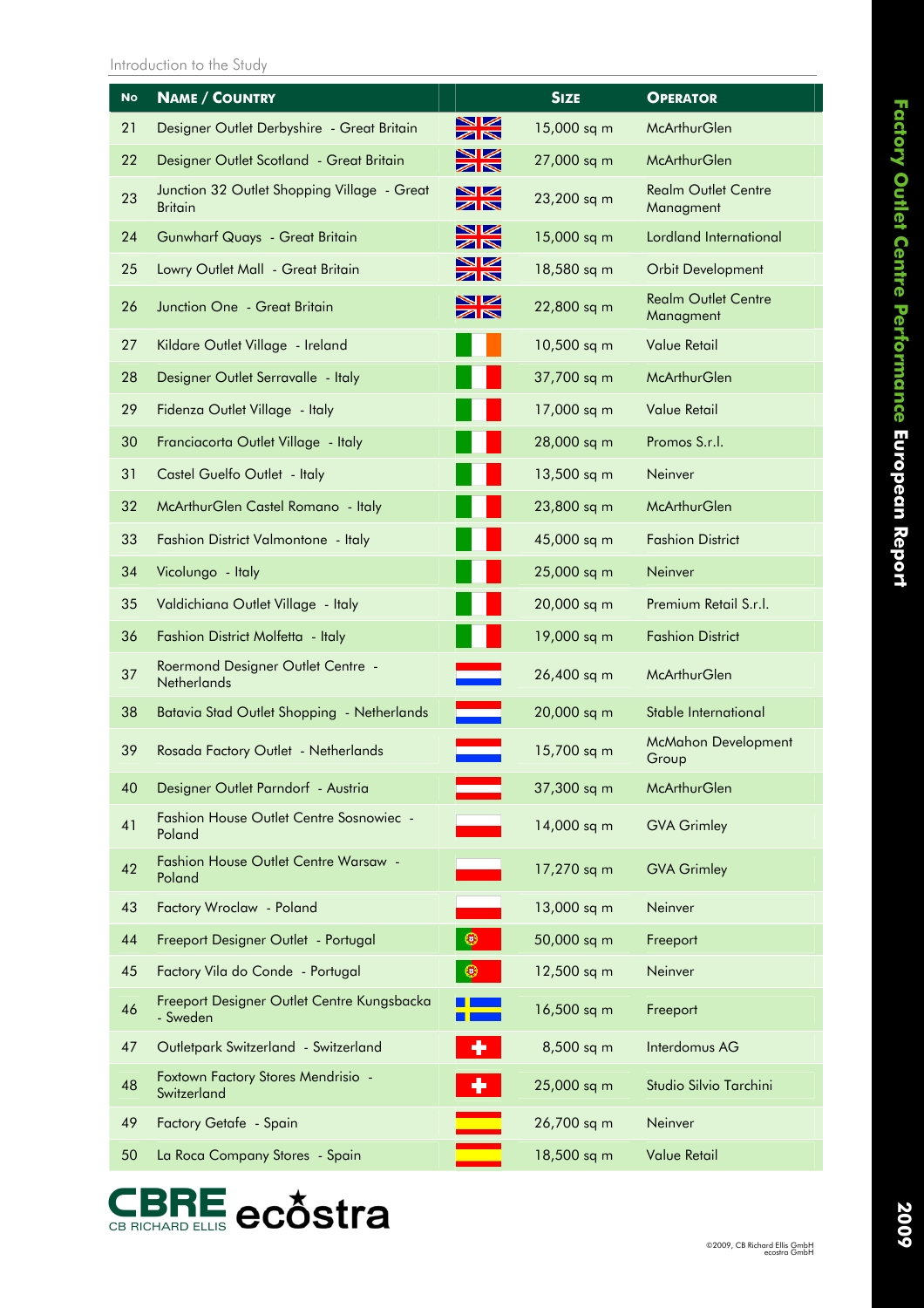Introduction to the Study

| <b>No</b> | <b>NAME / COUNTRY</b>                                |                          | <b>SIZE</b>   | <b>OPERATOR</b>                         |
|-----------|------------------------------------------------------|--------------------------|---------------|-----------------------------------------|
| 51        | Las Rozas Village - Spain                            |                          | 22,000 sq m   | Value Retail                            |
| 52        | Bonaire Village - Spain                              |                          | $13,500$ sq m | Riofisa                                 |
| 53        | Centro San Vicente Outlet Park - Spain               |                          | 30,000 sq m   | Pantheon Retail                         |
| 54        | Park Avenue Fashion Outlet - Spain                   |                          | 20,000 sq m   | <b>Realm Outlet Centre</b><br>Managment |
| 55        | Factory Madrid San Sebastian De Los Reyes -<br>Spain |                          | 23,800 sq m   | <b>Neinver</b>                          |
| 56        | Freeport at Excalibur City - Czech Republic          |                          | 22,400 sq m   | Freeport                                |
| 57        | GL Outlet Centre Törökbálint - Hungary               | $\overline{\phantom{a}}$ | $16,500$ sq m | <b>GL</b> Outlet                        |
| 58        | Premier Outlet Centre Biatorbágy - Hungary           |                          | 17,040 sq m   | <b>GVA Grimley</b>                      |

Source: ecostra; CB Richard Ellis, March 2009 CB Richard Ellis 2009

## Impression Designer Outlet Center Parndorf – McArthurGlen



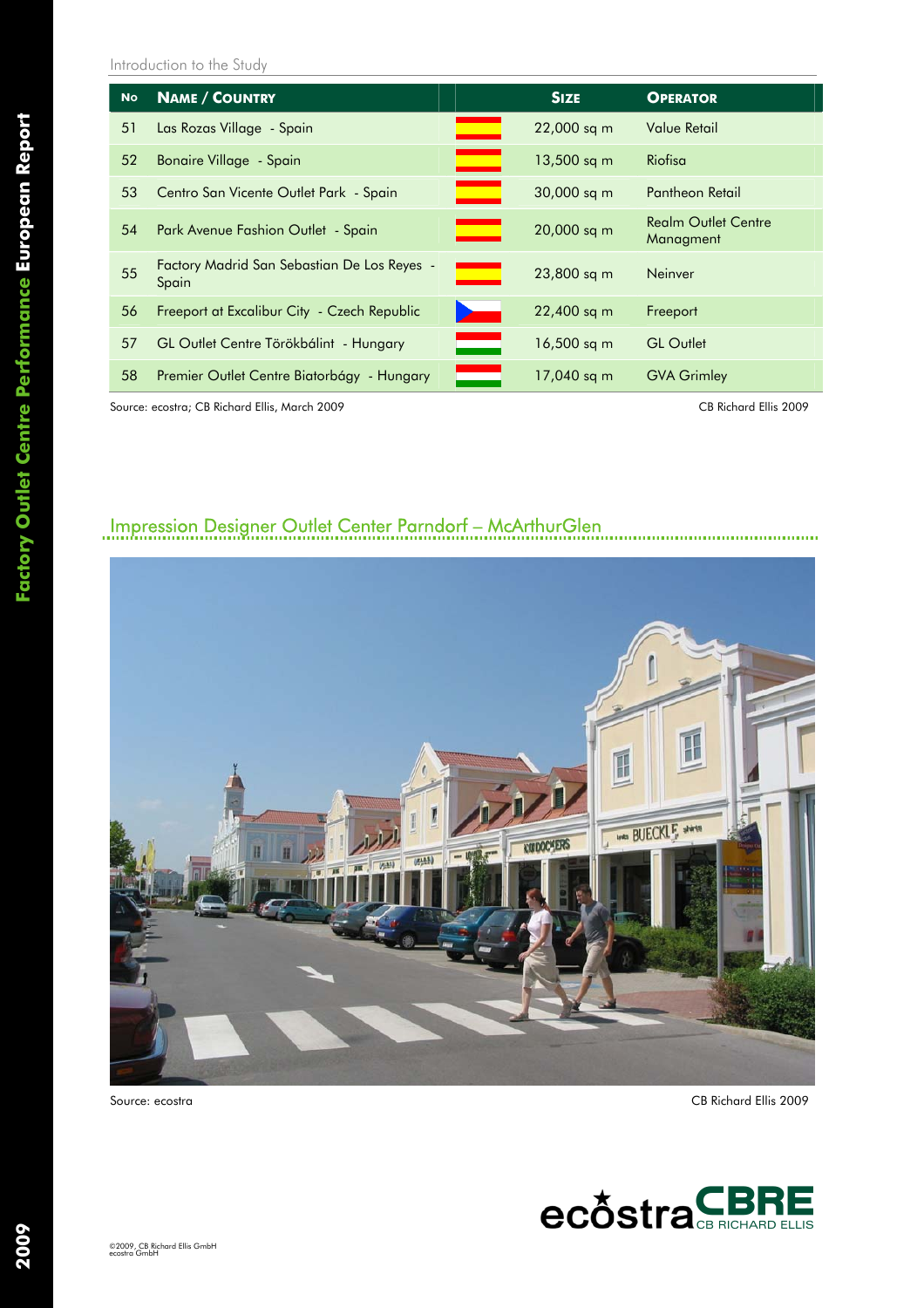**FOC Overview** 

#### *Available only in the full version*

## **The European FOC Market**

*Available only in the full version* 

## **Study Results - Centre Analysis**

#### **Introduction**

How to compare 58 European Factory Outlet Centres – This was one of the objectives of this study. Which factors can be compared on a European level and how do these factors determine the long term success of the centres in their markets? The factors chosen for this study are:

- sales area,
- centre type / centre architecture,
- quality of location,
- **p**operator,
- **•** brand strength,
- brand distribution,
- segment mix,
- **degree of competition.**

All factors mentioned above can be compared on a European level based on the European-wide statistical standards from EUROSTAT. This allows for a detailed comparison of all centres. At this point we would like to point out that all comparisons contained in this report are not to be regarded as an assessment of the success of an individual centre or of the professionalism of their respective operator. They merely reflect our attempts to provide greater transparency for the European FOC market.

Since the 58 FOCs have already been named in the report, the following map shows the geographic position of each centre in its respective country:

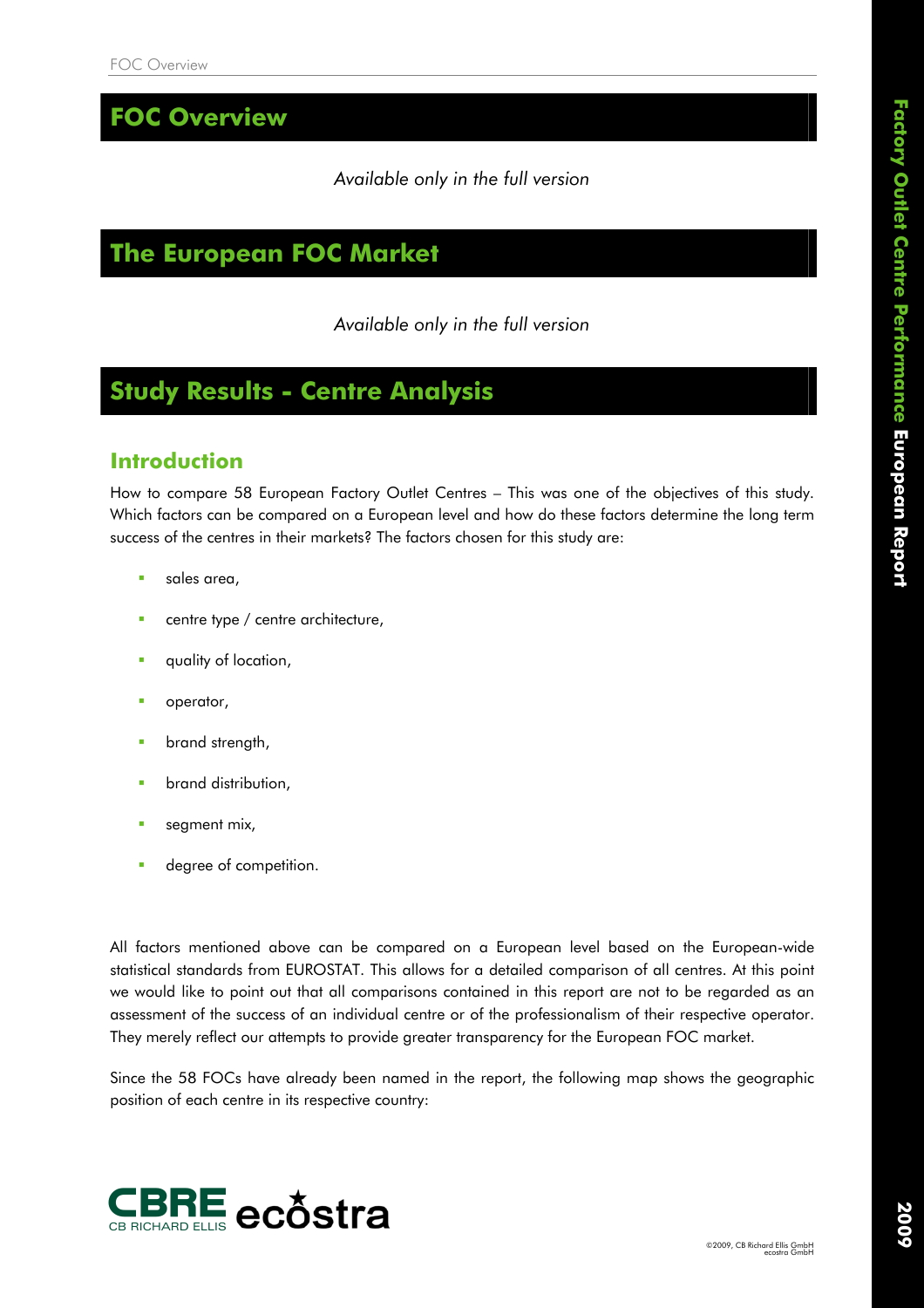#### Map of the 58 European Factory Outlet Centres compared in this Report



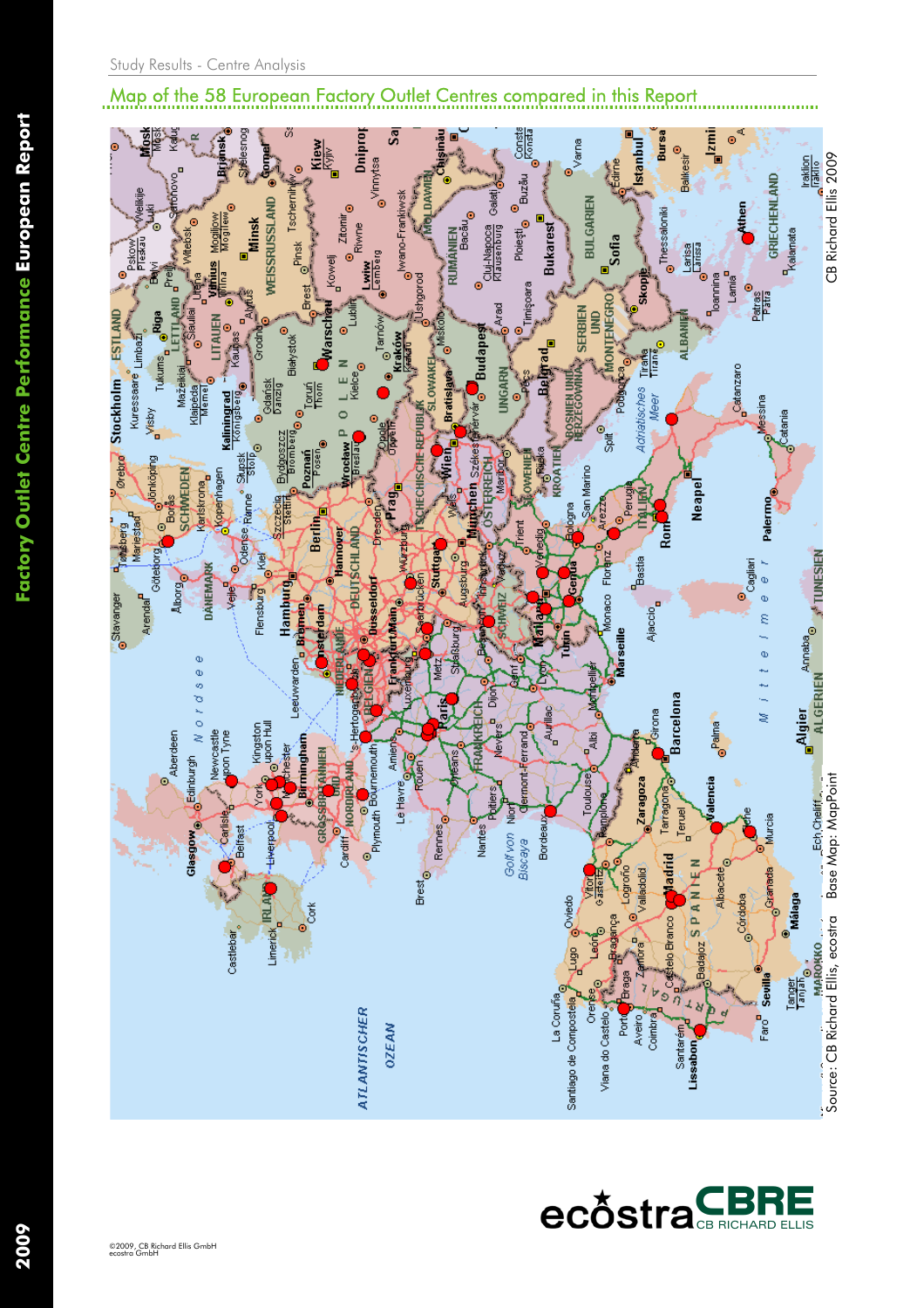### **Study Results - Centre Analysis**

**Comparison – TOP 15 Largest FOC** 

**Comparison – Average Outlet Stock on Country Level** 

**Architecture and Layout: Village-Style – The most Successful Layout in Europe** 

**The Operator – a Key to lasting Success?** 

**Comparison - Quality of location – Where the FOCs are located** 

**Brand and Segment Mix – How to attract Customers from a wide Catchment** 

**Which Brands choose FOC?** 

**Comparison – TOP-15 FOC - Largest Brand Strength** 

**Comparison – TOP 15 Catchment Area – largest Population Potential** 

**Degree of Competition – How to gain a USP in competitive Market** 

**Comparison – TOP 15 Turnover Potential – largest Turnover Potential** 

**Wealth in the Catchment Area – An Indicator for the Positioning of a FOC** 

*Available only in the full version* 

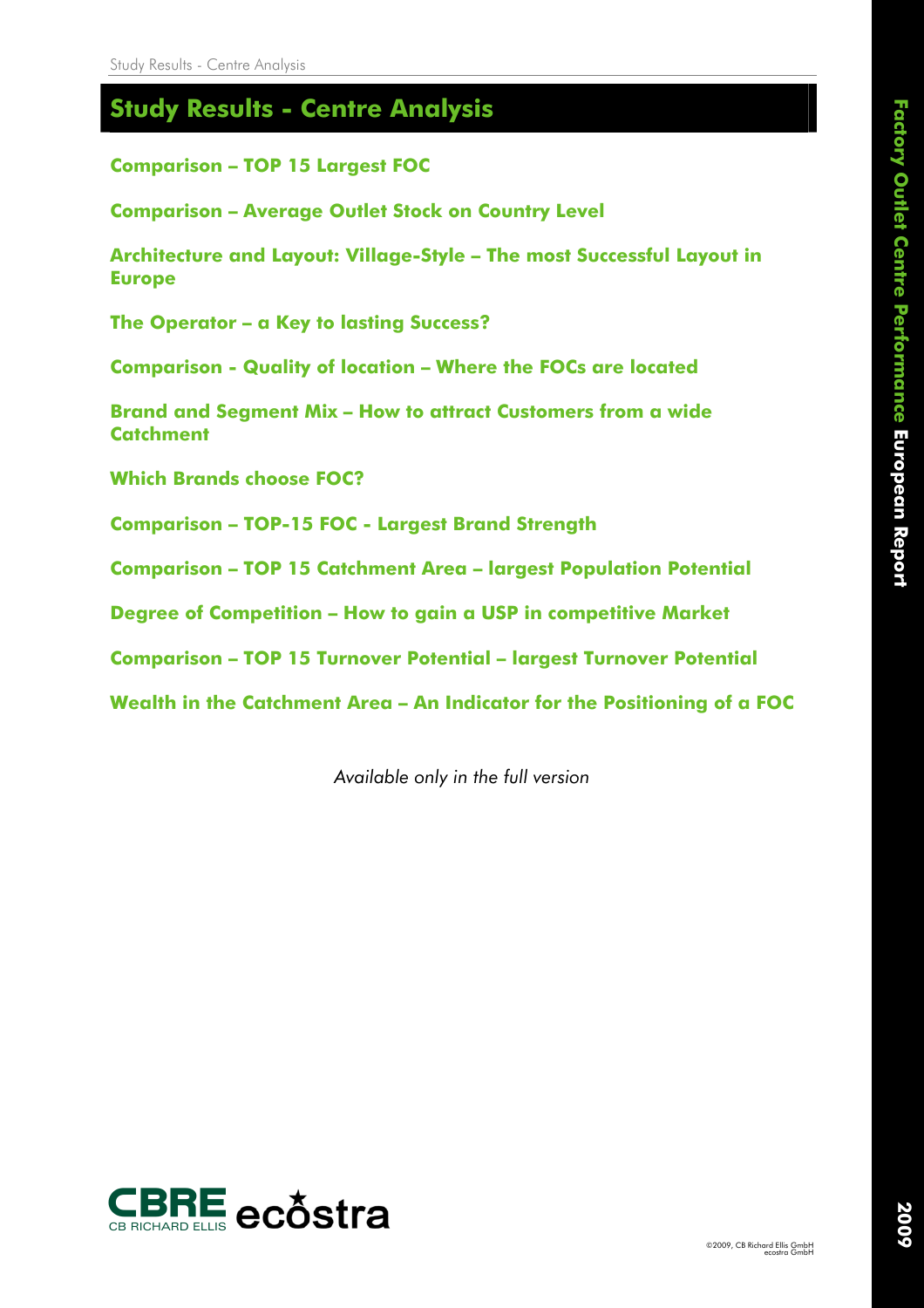## **Factory Outlet Centre Performance – Results of the Questionnaire**

### **Methodology and Procedure**

The initial step in assessing the performance of the individual FOCs was to identify those brand name manufacturers or licensees, who operated an outlet store in at least 3 of the centres selected for the survey. This step resulted in the identification of more than 1.500 different brands, which were able to be drawn on for the purposes of the survey.

The second step required CBRE & ecostra compiling a questionnaire, which would encompass the following blocks of questions:

- In the first block of questions the participants would be asked to assess the performance of their outlet stores in the respective centre compared to those outlet stores in another FOC on a scale of 1 – 5, with 1 being equal to very good and 5, equal to inadequate.
- The second block of questions would require the manufacturers to name those countries, which would offer them the greatest potential for expansion over the next 3 years. As far as possible they would also be required to provide details of the relevant geographical regions for their expansion plans.
- The focus of the third block of questions was to acquire information regarding the characteristics of the locations for the planned expansions, as well information on any additional channels of distribution which were being used.

Since the respective market or decision makers, who were to participate in the survey, were based on varying European countries, the questionnaire was compiled in German and in English. From mid-September 2008 the questionnaire was delivered by email to the respective contact person in the appropriate language, feedback was received by fax or by email.

A total of 19 manufacturers and licensees completed the questionnaire. Since completing the questionnaire did not require a great deal of time, a feedback rate of 13 % is perfectly satisfactory, particularly since numerous decision makers were on vacation and therefore unavailable. CBRE & ecostra intend to add to the number of participants for the upcoming update so as to extend the statistical basis of the survey.

CBRE's research team collated the details of the completed questionnaires and evaluated the responses. The results are as follows:

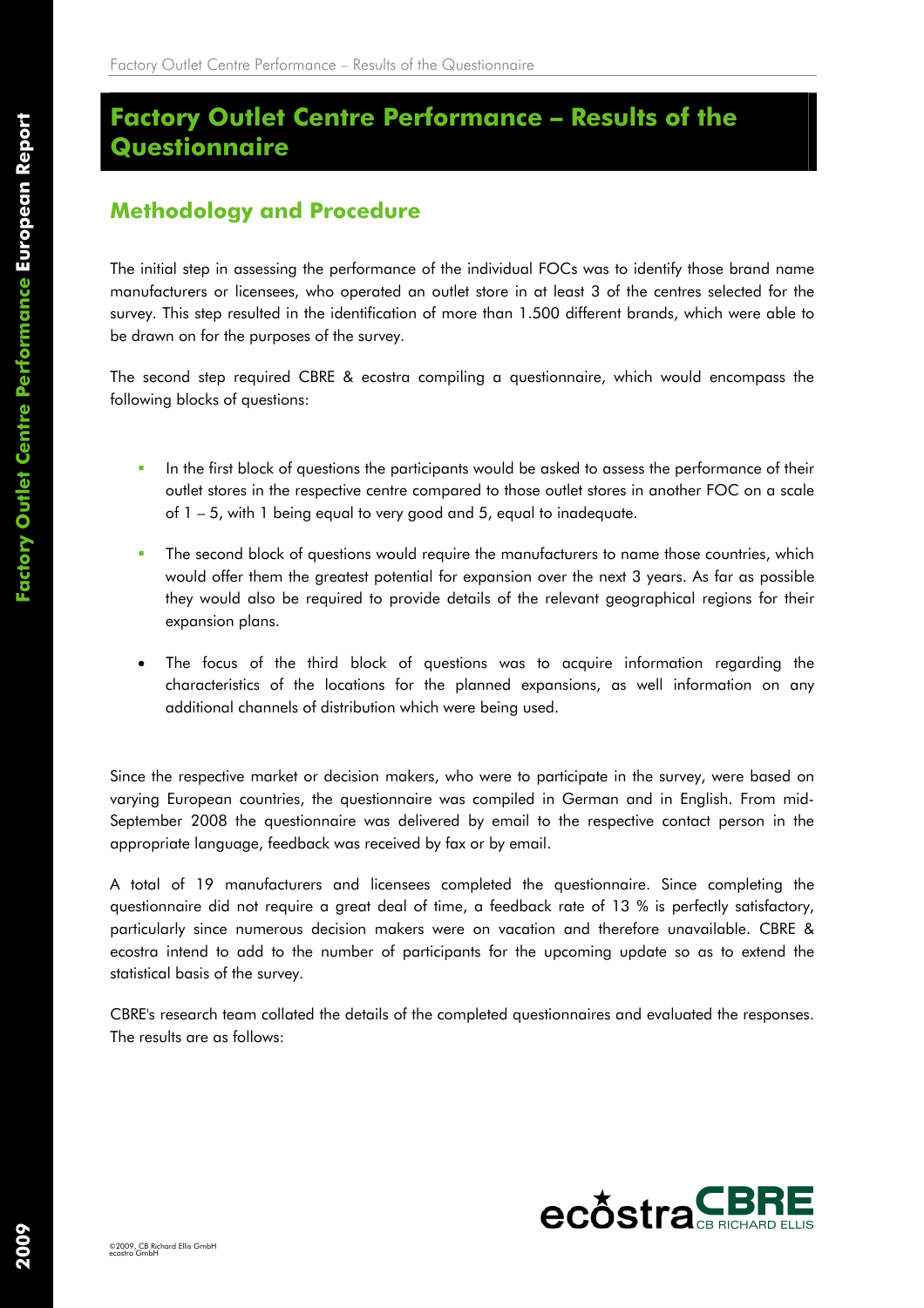#### **Performance of the selected Factory Outlet Centres in Europe**

To evaluate the performance of the FOCs in Europe the following question was put to the manufacturers and licensees:

*"How satisfied are you with the revenues generated by your outlet store in the following centres as compared to other FOCs, in which you are represented? Please rank the level of performance*  for the specific outlet store in the respective centre on the basis of the range shown in the *following list, from 1= very good to 5= inadequate."* 

Below is a list of the results of the survey of the individual FOCs, whereby the FOC with the best average ranking has been assigned 1<sup>st</sup> place and the FOC with the worst average ranking, last place. There were less than 3 rankings from tenants for a number of the FOCs selected for this survey. While these centres have been separately listed at the end of the ranking results, they were not included in the ranking list. We would like to note that for specific FOCs there was little feedback and therefore minimal statistical basis for evaluation. Nevertheless, even a single – for whatever reason – very positive or very negative ranking can so affect the FOCs overall performance, that it can be upgraded into the ranking. The individual results of the ranking are, therefore, merely indicative and do not claim to be representative of the FOCs particular position in the ranking.

The results of the survey of tenants of outlet stores in the selected European FOCs can be summarised as follows:

- The very good results of the survey with consistently high rankings of between 1 and 1.75 for the TOP 10 positions confirm the unique market performance of these FOCs;
- The ranking of a Polish FOC among the TOP 10 is of particular note. For one thing, the purchasing power in the region is relatively weak compared to other European FOCs; for another, the Polish market for FOCs is still in the early stages of development.
- The ranking of a Polish FOC among the TOP 10 is of particular note. For one thing, the purchasing power in the region is relatively weak compared to other European FOCs; for another, the Polish market for FOCs is still in the early stages of development.
- The top ranking FOC, Bicester Village in England, was awarded a 1 by all participants (!) and attained the best possible ranking both in relative and absolute terms.
- Apart from the no. 1 ranked Bicester Village there are no other British FOCs in the TOP 10. We have therefore assumed that in view of the fierce competition – in an already saturated market – revenue development is expected to be correspondingly slow. Nevertheless, as Bicester Village has shown, there appear to be opportunities for establishing concepts with above-average potential for success;
- The range of the individual evaluations shows that, apart from the TOP 10, the other FOCs were assigned rankings which varied considerably. Relative to the number of responses, this range of deviations could have been influenced by both positive as well as negative "anomalies". This was not the case with the TOP 10 FOCs.

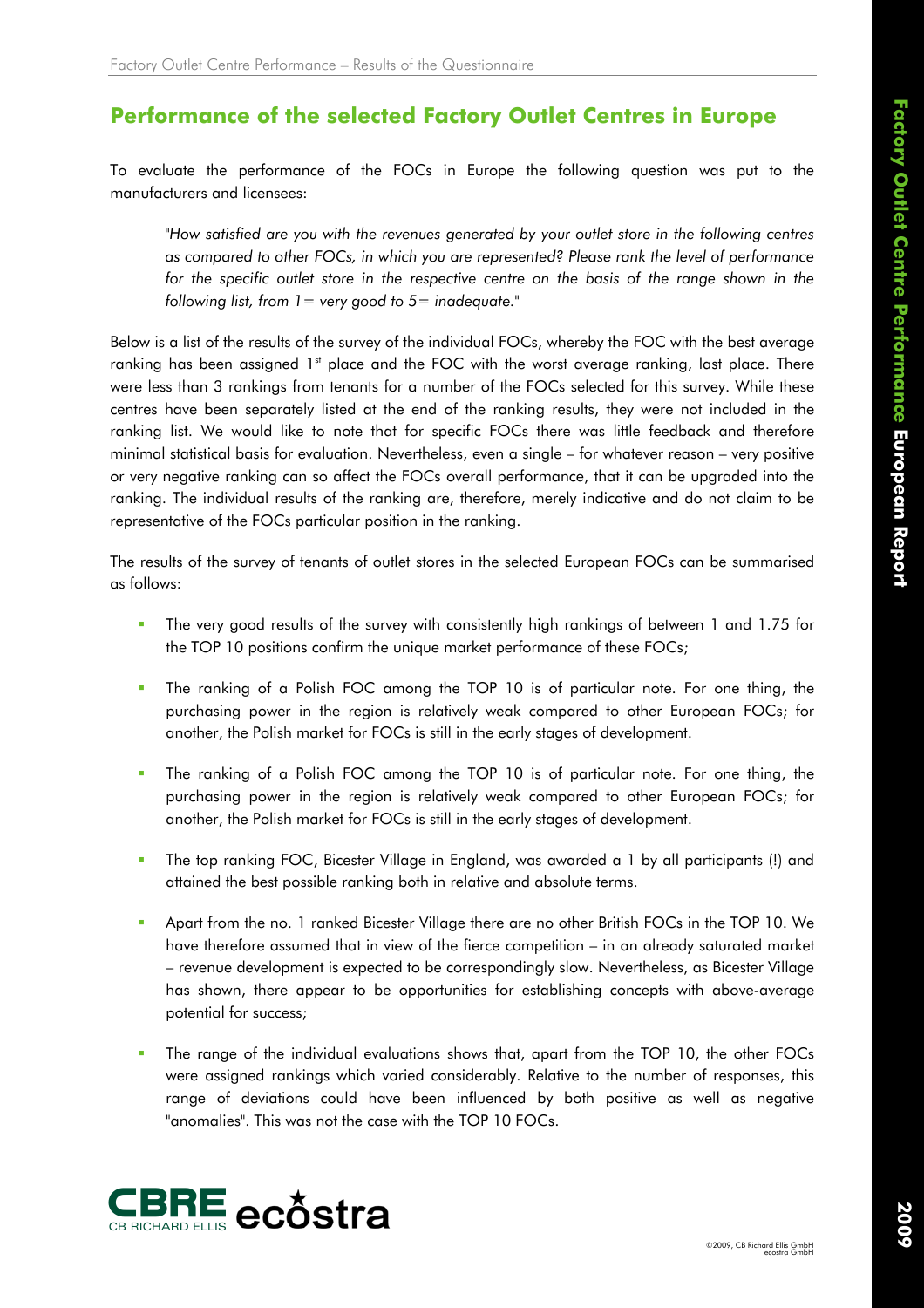- **The operators of the TOP 10 centres, such as Value Retail, McArthurGlen, are established "top** dogs" in the FOC market. Comparatively new operators on the market, such as Neinver, have the potential to assume a top ranking position.
- **Based on the positioning of the "Village" FOCs in the individual ranking lists we have assumed** that this is the most successful FOC model.

#### *Full ranking available only in the full version*

| <b>RANK</b>      | <b>NAME</b>                             | <b>LOCATION (COUNTRY)</b> | <b>OPERATOR</b>     | <b>AVERAGE</b><br><b>GRADE</b> |
|------------------|-----------------------------------------|---------------------------|---------------------|--------------------------------|
| $\mathbf{1}$     | <b>Bicester Village Outlet Shopping</b> | Bicester (United Kingdom) | <b>Value Retail</b> | 1.00                           |
| $\overline{2}$   | La Vallée Shopping Village              | Marne-la-Valée (France)   | <b>Value Retail</b> | 1.20                           |
| 3                | McArthurGlen Castel Romano              | Castel Romano (Italy)     | McArthurGlen        | 1.40                           |
| $\overline{4}$   | La Roca Company Stores                  | La Roca (Spain)           | <b>Value Retail</b> | 1.50                           |
| $\sqrt{5}$       | Designer Outlet Seravalle               | Seravalle (Italy)         | <b>McArthurGlen</b> | 1.58                           |
| $\boldsymbol{6}$ |                                         |                           |                     | 1.60                           |
| $\overline{7}$   |                                         |                           |                     | 1.63                           |
| $\, 8$           |                                         |                           |                     | 1.67                           |
| 9                |                                         |                           |                     | 1.72                           |
| 10               |                                         |                           |                     | 1.75                           |
| 11               |                                         |                           |                     | 1.82                           |
| 12               |                                         |                           |                     | 1.90                           |
| $13*$            |                                         |                           |                     | 2.00                           |
| $13*$            |                                         |                           |                     | 2.00                           |
| 15               |                                         |                           |                     | 2.20                           |
| 16               |                                         |                           |                     | 2.25                           |
| $17*$            |                                         |                           |                     | 2.34                           |
| $17*$            |                                         |                           |                     | 2.34                           |
| 19               |                                         |                           |                     | 2.50                           |
| 20               |                                         |                           |                     | 2.67                           |
| 21               |                                         |                           |                     | 2.72                           |
| $22*$            |                                         |                           |                     | 2.75                           |
| $22*$            |                                         |                           |                     | 2.75                           |
| 24               |                                         |                           |                     | 2.78                           |
| 25               |                                         |                           |                     | 2.80                           |
| 26               |                                         |                           |                     | 3.00                           |
| 27               |                                         |                           |                     | 3.34                           |
| 28               |                                         |                           |                     | 3.75                           |
| $**$             |                                         |                           |                     | 1.50                           |



©2009, CB Richard Ellis GmbH ecostra GmbH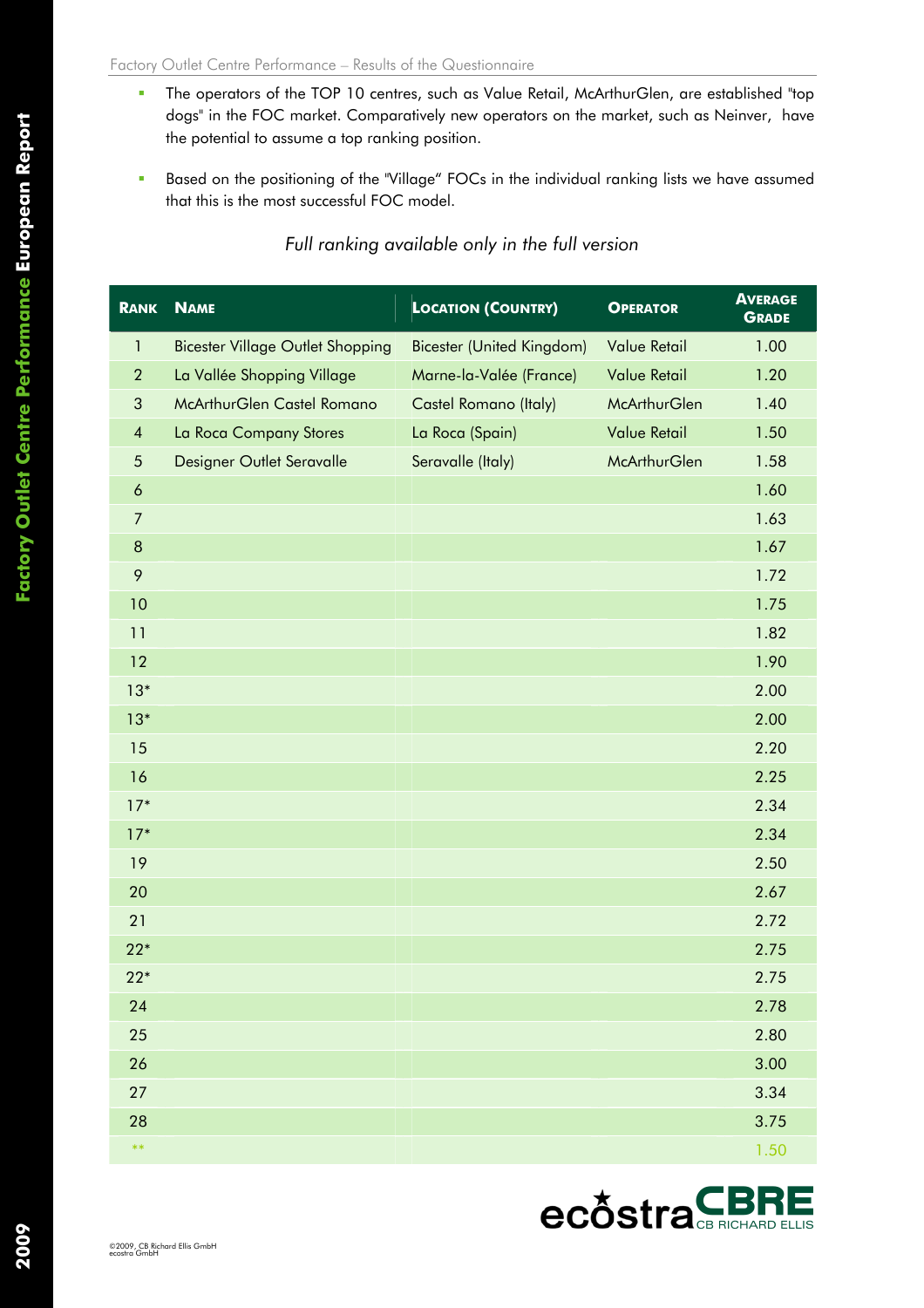| <b>RANK</b> | <b>NAME</b> | <b>LOCATION (COUNTRY)</b> | <b>OPERATOR</b> | <b>AVERAGE</b><br><b>GRADE</b> |
|-------------|-------------|---------------------------|-----------------|--------------------------------|
| $\ast\ast$  |             |                           |                 | 2.00                           |
| $***$       |             |                           |                 | 2.00                           |
| $***$       |             |                           |                 | 2.00                           |
| $\ast\ast$  |             |                           |                 | 2.00                           |
| $***$       |             |                           |                 | 2.50                           |
| $***$       |             |                           |                 | 2.50                           |
| $***$       |             |                           |                 | 2.50                           |
| $***$       |             |                           |                 | 2.50                           |
| $***$       |             |                           |                 | 2.50                           |
| $***$       |             |                           |                 | 2.50                           |
| $***$       |             |                           |                 | 2.50                           |
| $***$       |             |                           |                 | 2.50                           |
| $***$       |             |                           |                 | 3.00                           |
| $***$       |             |                           |                 | 3.00                           |
| $***$       |             |                           |                 | 3.00                           |
| $\ast\ast$  |             |                           |                 | 3.00                           |
| $***$       |             |                           |                 | 4.00                           |
| $***$       |             |                           |                 | 4.00                           |
| $***$       |             |                           |                 | 4.00                           |
| $***$       |             |                           |                 | 5.00                           |
| $***$       |             |                           |                 | 5.00                           |
| $***$       |             |                           |                 | $\sim$ $\sim$                  |
| $***$       |             |                           |                 |                                |
| $***$       |             |                           |                 | $- -$                          |
| $\ast\ast$  |             |                           |                 | --                             |
| $\ast\ast$  |             |                           |                 | $ -$                           |
| $***$       |             |                           |                 | --                             |
| $\ast\ast$  |             |                           |                 | $\overline{\phantom{m}}$       |
| $\ast\ast$  |             |                           |                 | $\sim$ $-$                     |

Source: ecostra, CB Richard Ellis CB Richard Ellis 2009

Average grade is compiled from the responses of brand manufacturers to the performance of their store in the relevant FOC compared to those in other Outlet Centres between  $1$  (= much better) and  $5$  (= much worse)

 $* =$  the identical assessment with another FOC led to a double occupancy in the range

\*\* = FOC could not be included in the ranking because it received less than 3 assessments

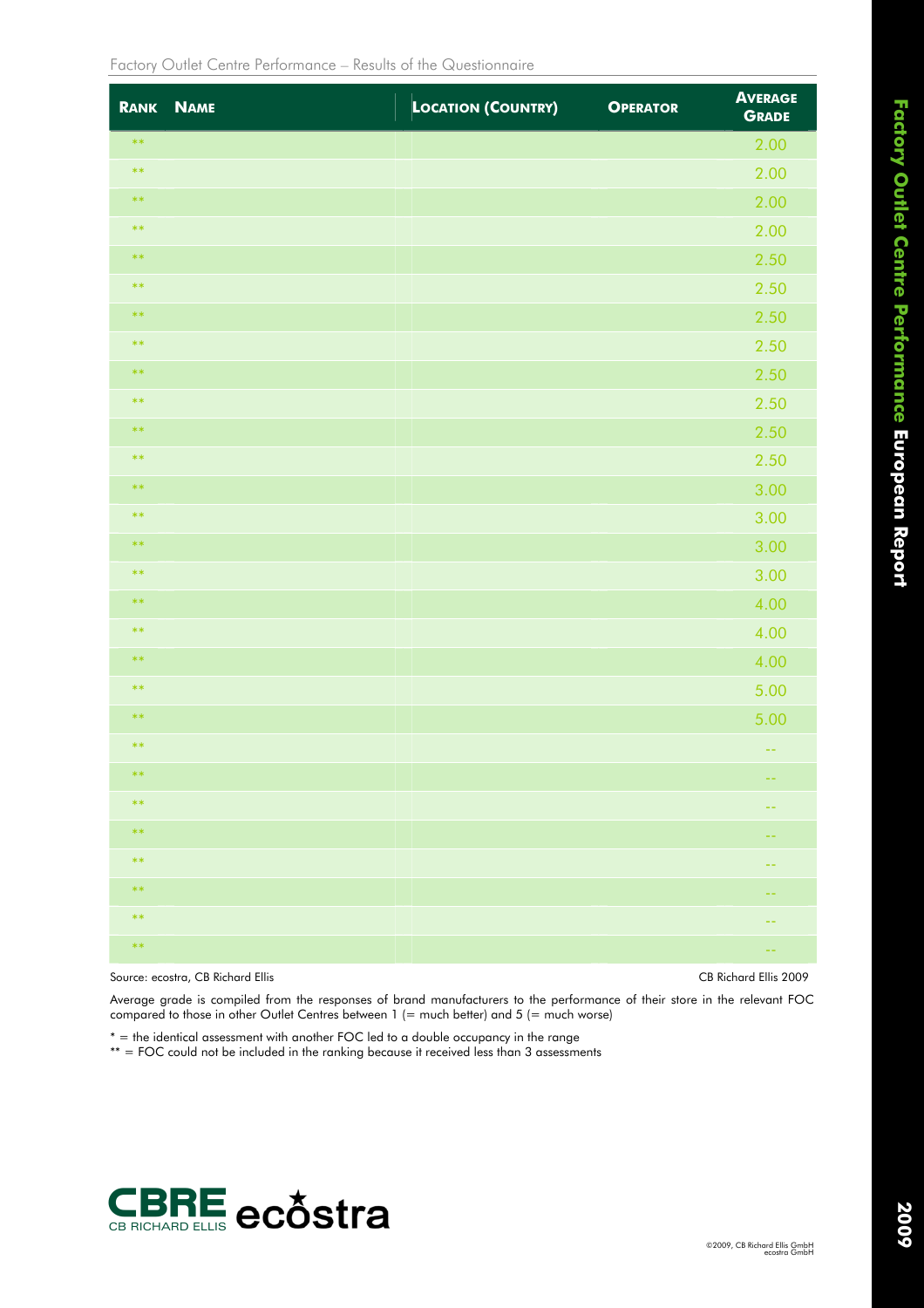## Impression Fashion House Piaseczno, GVA Grimley Outlet Services



#### *Full ranking available only in the full version*

| <b>RANK</b>             | <b>NAME</b>                             | <b>NUMBER OF</b><br><b>RESPONSES</b> | <b>BEST GRADE</b> | <b>WORST GRADE</b> |
|-------------------------|-----------------------------------------|--------------------------------------|-------------------|--------------------|
| $\mathbf{1}$            | <b>Bicester Village Outlet Shopping</b> | $\boldsymbol{6}$                     | 1.00              | 1.00               |
| $\overline{2}$          | La Vallée Shopping Village              | 5                                    | 1.00              | 2.00               |
| 3                       | McArthurGlen Castel Romano              | 5                                    | 1.00              | 2.00               |
| $\overline{\mathbf{4}}$ | La Roca Company Stores                  | $\ddot{\mathbf{6}}$                  | 1.00              | 2.00               |
| $\overline{5}$          | Designer Outlet Seravalle               | $\overline{7}$                       | 1.00              | 3.00               |
| $\boldsymbol{6}$        |                                         | 5                                    | 1.00              | 2.00               |
| $\overline{7}$          |                                         | 8                                    | 1.00              | 2.00               |
| $\bf 8$                 |                                         | 3                                    | 1.00              | 2.00               |
| 9                       |                                         | 14                                   | 1.00              | 3.00               |
| 10                      |                                         | $\overline{\mathbf{4}}$              | 1.00              | 3.00               |
| 11                      |                                         | 11                                   | 1.00              | 3.00               |
| 12                      |                                         | 10                                   | 1.00              | 3.00               |
| $13*$                   |                                         | $\ddot{\mathbf{6}}$                  | 1.00              | 3.00               |
| $13*$                   |                                         | 3                                    | 2.00              | 2.00               |
| 15                      |                                         | $\overline{4}$                       | 2.00              | 3.00               |
| 16                      |                                         | $\overline{4}$                       | 2.00              | 3.00               |
| $17*$                   |                                         | 3                                    | 2.00              | 3.00               |
| $17*$                   |                                         | 3                                    | 1.00              | 4.00               |
| 19                      |                                         | $\overline{\mathbf{4}}$              | 2.00              | 3.00               |
| 20                      |                                         | 3                                    | 2.00              | 4.00               |

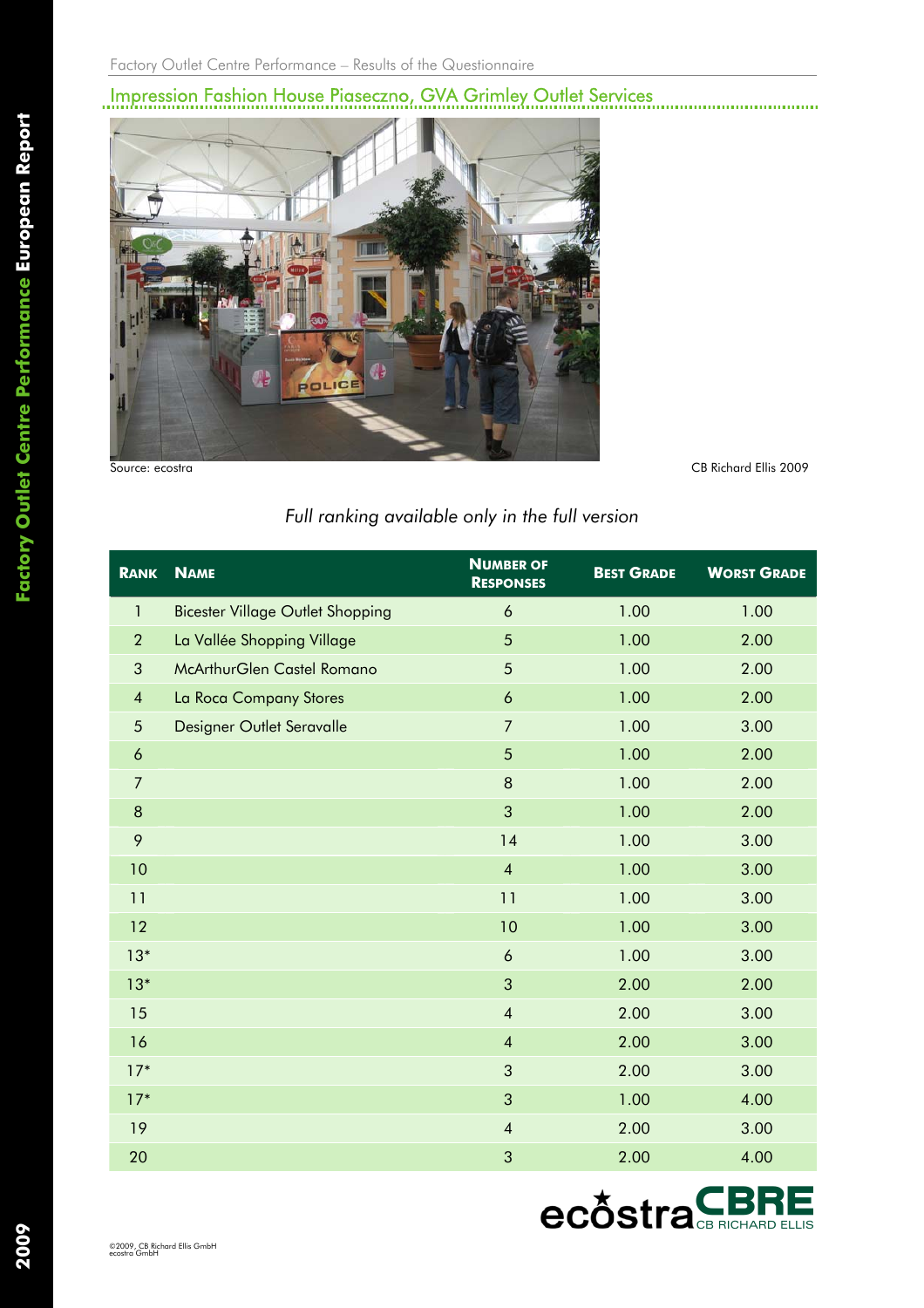| <b>RANK</b> | <b>NAME</b> | <b>NUMBER OF</b><br><b>RESPONSES</b> | <b>BEST GRADE</b> | <b>WORST GRADE</b> |
|-------------|-------------|--------------------------------------|-------------------|--------------------|
| 21          |             | $\boldsymbol{7}$                     | 2.00              | 5.00               |
| $22*$       |             | $\overline{4}$                       | 2.00              | 4.00               |
| $22*$       |             | $\overline{\mathbf{4}}$              | 2.00              | 3.00               |
| 24          |             | $\mathsf{P}$                         | 2.00              | 3.00               |
| 25          |             | $\sqrt{5}$                           | 2.00              | 4.00               |
| 26          |             | $\overline{\mathbf{4}}$              | 2.00              | 4.00               |
| 27          |             | $\sqrt{3}$                           | 2.00              | 4.00               |
| 28          |             | $\overline{\mathbf{4}}$              | 2.00              | 5.00               |
| $***$       |             | $\sqrt{2}$                           | 1.00              | 2.00               |
| $***$       |             | $\sqrt{2}$                           | 2.00              | 2.00               |
| $***$       |             | $\sqrt{2}$                           | 1.00              | 3.00               |
| $***$       |             | $\sqrt{2}$                           | 2.00              | 2.00               |
| $***$       |             | $\mathbf{1}$                         | 2.00              | 2.00               |
| $***$       |             | $\overline{\mathbf{2}}$              | 2.00              | 3.00               |
| $***$       |             | $\sqrt{2}$                           | 2.00              | 3.00               |
| $***$       |             | $\sqrt{2}$                           | 1.00              | 4.00               |
| $***$       |             | $\overline{2}$                       | 2.00              | 3.00               |
| $***$       |             | $\sqrt{2}$                           | 2.00              | 3.00               |
| $***$       |             | $\sqrt{2}$                           | 2.00              | 3.00               |
| $***$       |             | $\sqrt{2}$                           | 1.00              | 4.00               |
| $***$       |             | $\overline{2}$                       | 2.00              | 3.00               |
| $***$       |             | $\mathbf{1}$                         | 3.00              | 3.00               |
| $***$       |             | $\blacklozenge$                      | 3.00              | 3.00               |
| $***$       |             | 1                                    | 3.00              | 3.00               |
| $***$       |             | $\mathbf{1}$                         | 3.00              | 3.00               |
| $***$       |             | 1                                    | 4.00              | 4.00               |
| $***$       |             | $\sqrt{2}$                           | 4.00              | 4.00               |
| $***$       |             | 1                                    | 4.00              | 4.00               |
| $***$       |             | $\mathbf{1}$                         | 5.00              | 5.00               |
| $\ast\ast$  |             | 1                                    | 5.00              | 5.00               |
| $***$       |             | $\boldsymbol{0}$                     | 44                | --                 |
| $\ast\ast$  |             | $\boldsymbol{0}$                     | 44                | --                 |
| $***$       |             | $\boldsymbol{0}$                     | --                | --                 |
| $***$       |             | $\boldsymbol{0}$                     | --                | --                 |
| $***$       |             | $\boldsymbol{0}$                     | --                | --                 |
| $\ast\ast$  |             | $\boldsymbol{0}$                     | --                | --                 |



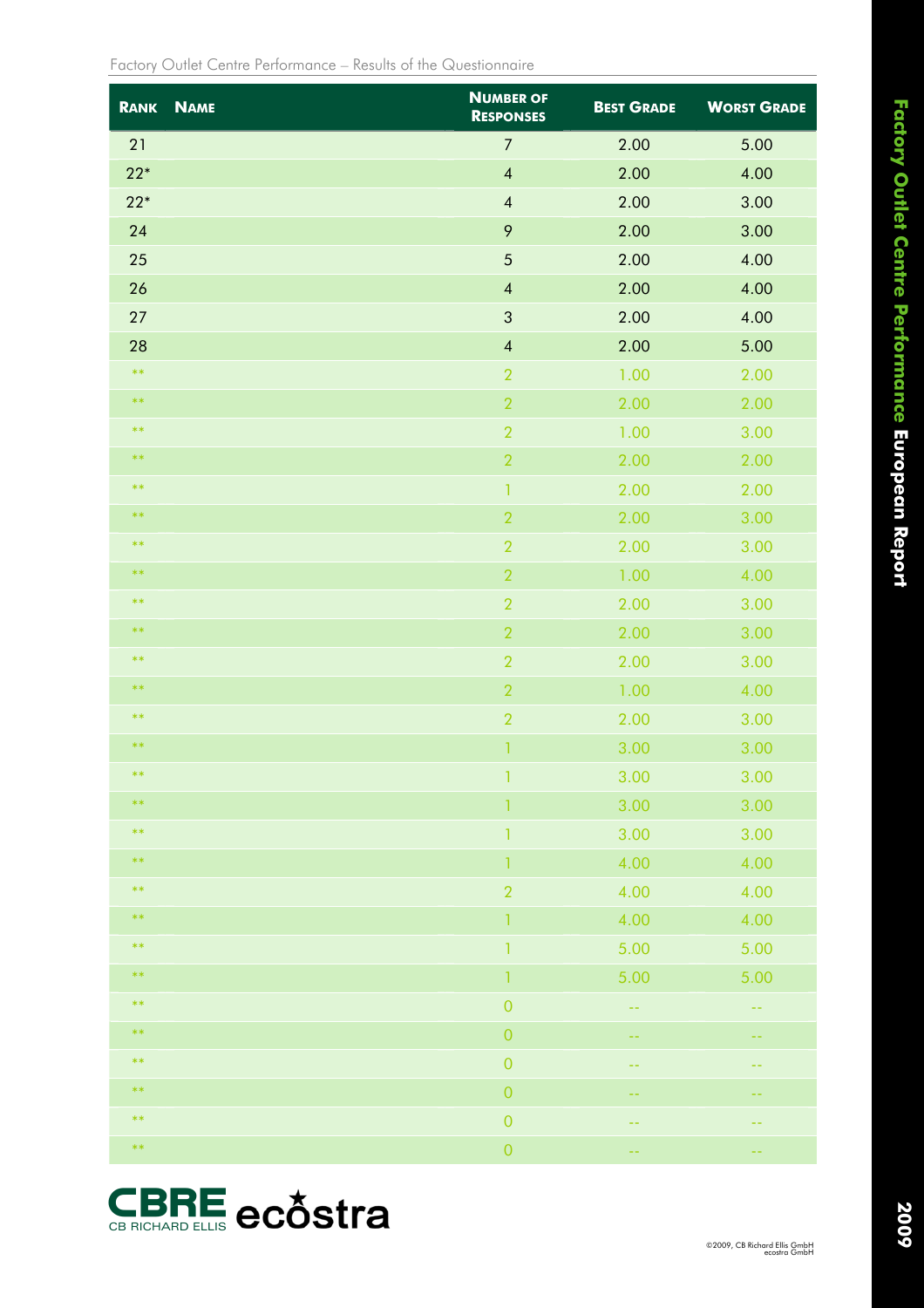|      | <b>RANK NAME</b> | <b>NUMBER OF</b><br><b>RESPONSES</b> |       | BEST GRADE WORST GRADE |
|------|------------------|--------------------------------------|-------|------------------------|
| $**$ |                  |                                      | $ -$  | $- -$                  |
| $**$ |                  |                                      | $- -$ | $- -$                  |
|      |                  |                                      |       |                        |

Source: ecostra, CB Richard Ellis CB Richard Ellis 2009

Average grade is compiled from the responses of brand manufacturers to the performance of their store in the relevant FOC compared to those in other Outlet Centres between  $1$  (= much better) and  $5$  (= much worse)

\* = the identical assessment with another FOC led to a double occupancy in the range

\*\* = FOC could not be included in the ranking because it received less than 3 assessments

#### *Full ranking available only in the full version*

| <b>RANK</b>              | <b>NAME</b>                             | <b>TYPE OF FOC</b> | <b>MICRO-</b><br><b>LOCATION</b> | <b>DISTANCE TO</b><br><b>NEXT MOTORWAY</b><br>JUNCTION |
|--------------------------|-----------------------------------------|--------------------|----------------------------------|--------------------------------------------------------|
| 1                        | <b>Bicester Village Outlet Shopping</b> | Village-Style      | Outskirts                        | 4.0 km                                                 |
| $\overline{2}$           | La Vallée Shopping Village              | Village-Style      | Outskirts                        | 3.0 km                                                 |
| 3                        | McArthurGlen Castel Romano              | Village-Style      | Periphery                        | 11.5 km                                                |
| $\overline{\mathcal{A}}$ | La Roca Company Stores                  | Village-Style      | Periphery                        | $0.2 \text{ km}$                                       |
| 5                        | Designer Outlet Seravalle               | Village-Style      | Periphery                        | 0.5 km                                                 |
| $\boldsymbol{6}$         |                                         | Village-Style      | Outskirts                        | 2.0 km                                                 |
| $\overline{7}$           |                                         | Village-Style      | Periphery                        | 1.0 km                                                 |
| $\bf 8$                  |                                         | <b>Mall-Centre</b> | Outskirts                        | 4.2 km                                                 |
| 9                        |                                         | Strip-Centre       | Periphery                        | 0.8 km                                                 |
| 10                       |                                         | Village-Style      | Periphery                        | 0.7 km                                                 |
| 11                       |                                         | Village-Style      | Outskirts                        | 2.5 km                                                 |
| 12                       |                                         | Village-Style      | Periphery                        | 0.5 km                                                 |
| $13*$                    |                                         | Village-Style      | Outskirts                        | 3.0 km                                                 |
| $13*$                    |                                         | Village-Style      | Periphery                        | 2.4 km                                                 |
| 15                       |                                         | <b>Mall-Centre</b> | Outskirts                        | $0.4 \text{ km}$                                       |
| 16                       |                                         | Village-Style      | Periphery                        | 0.5 km                                                 |
| $17*$                    |                                         | Mall-Centre        | Outskirts                        | 2.0 km                                                 |
| $17*$                    |                                         | <b>Mall-Centre</b> | Periphery                        | 0.5 km                                                 |
| 19                       |                                         | Strip-Centre       | Outskirts                        | 5.0 km                                                 |
| 20                       |                                         | <b>Mall-Centre</b> | Periphery                        | 1.7 km                                                 |
| 21                       |                                         | Strip-Centre       | Outskirts                        | 6.0 km                                                 |
| $22*$                    |                                         | Strip-Centre       | Outskirts                        | 2.0 km                                                 |
| $22*$                    |                                         | Strip-Centre       | Periphery                        | 3.0 km                                                 |
| 24                       |                                         | Village-Style      | Outskirts                        | 6.0 km                                                 |
| 25                       |                                         | Village-Style      | Outskirts                        | 7.0 km                                                 |
| 26                       |                                         | Village-Style      | City district                    | 3.4 km                                                 |



2009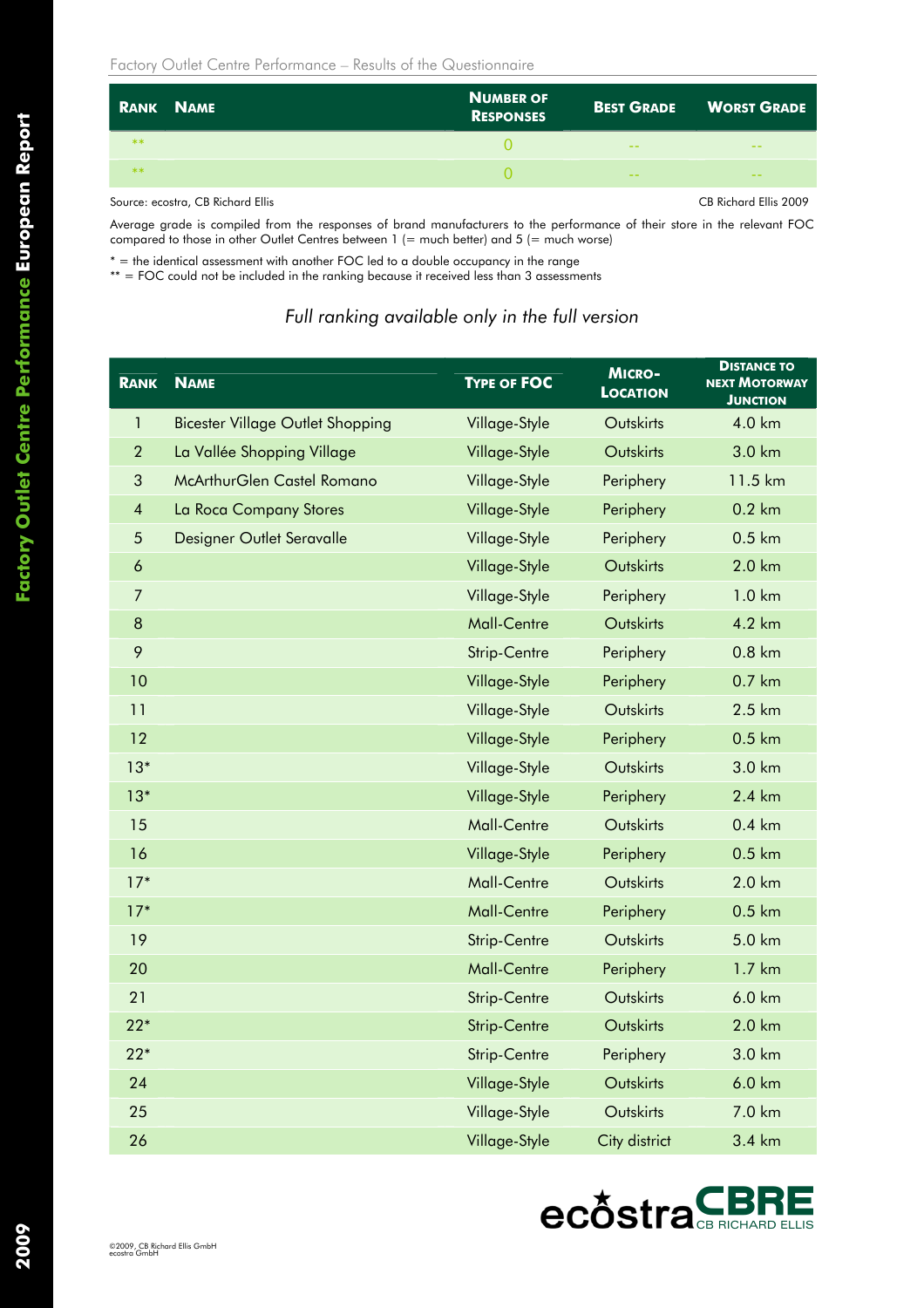**Factory Outlet Centre Performance European Report** 

| <b>RANK</b> | <b>NAME</b> | <b>TYPE OF FOC</b>  | <b>MICRO-</b><br><b>LOCATION</b> | <b>DISTANCE TO</b><br><b>NEXT MOTORWAY</b><br><b>JUNCTION</b> |
|-------------|-------------|---------------------|----------------------------------|---------------------------------------------------------------|
| 27          |             | Village-Style       | Periphery                        | 2.0 km                                                        |
| 28          |             | Village-Style       | Outskirts                        | 0.5 km                                                        |
| $***$       |             | Mall-Centre         | Outskirts                        | $0.2 \text{ km}$                                              |
| $***$       |             | <b>Mall-Centre</b>  | Periphery                        | 2.5 km                                                        |
| $***$       |             | Village-Style       | Periphery                        | 4.0 km                                                        |
| $***$       |             | <b>Mall-Centre</b>  | Outskirts                        | 10.7 km                                                       |
| $***$       |             | Village-Style       | Outskirts                        | 2.0 km                                                        |
| $***$       |             | <b>Mall-Centre</b>  | Outskirts                        | 10.0 km                                                       |
| $***$       |             | <b>Strip-Centre</b> | Outskirts                        | 2.0 km                                                        |
| $***$       |             | <b>Mall-Centre</b>  | City district                    | 6.0 km                                                        |
| $***$       |             | Village-Style       | City district                    | 4.2 km                                                        |
| $***$       |             | <b>Strip-Centre</b> | Periphery                        | 0.5 km                                                        |
| $***$       |             | Mall-Centre         | Periphery                        | 0.7 km                                                        |
| **          |             | <b>Mall-Centre</b>  | Periphery                        | 0.8 km                                                        |
| $***$       |             | <b>Mall-Centre</b>  | Outskirts                        | 0.4 km                                                        |
| $***$       |             | Village-Style       | City district                    | 7.0 km                                                        |
| $***$       |             | <b>Strip-Centre</b> | Outskirts                        | 1.5 km                                                        |
| $***$       |             | <b>Strip-Centre</b> | Periphery                        | 0.5 km                                                        |
| $***$       |             | Village-Style       | Periphery                        | 1.0 km                                                        |
| $***$       |             | <b>Mall-Centre</b>  | Periphery                        | <b>40 km</b>                                                  |
| $***$       |             | <b>Strip-Centre</b> | Periphery                        | 0.5 km                                                        |
| $***$       |             | <b>Mall-Centre</b>  | Periphery                        | 0.3 km                                                        |
| $***$       |             | <b>Mall-Centre</b>  | <b>Periphery</b>                 | $0.8 \text{ km}$                                              |
| **          |             | <b>Mall-Centre</b>  | Outskirts                        | 6.8 km                                                        |
| $***$       |             | <b>Mall-Centre</b>  | City district                    | 1.0 km                                                        |
| **          |             | <b>Mall-Centre</b>  | City district                    | 6.0 km                                                        |
| $***$       |             | Strip-Center        | Periphery                        | $1.2 \text{ km}$                                              |
| $***$       |             | Village-Style       | City district                    | 4.4 km                                                        |
| $***$       |             | Village-Style       | Outskirts                        | $1.0 \mathrm{km}$                                             |
| $***$       |             | Mall-Centre         | City district                    | 2.0 km                                                        |
| $***$       |             | <b>Strip-Centre</b> | Periphery                        | $0,3$ km                                                      |
| $***$       |             | Mall-Centre         | Outskirts                        | $0.4 \text{ km}$                                              |

Source: ecostra, CB Richard Ellis 2009 CB Richard Ellis 2009

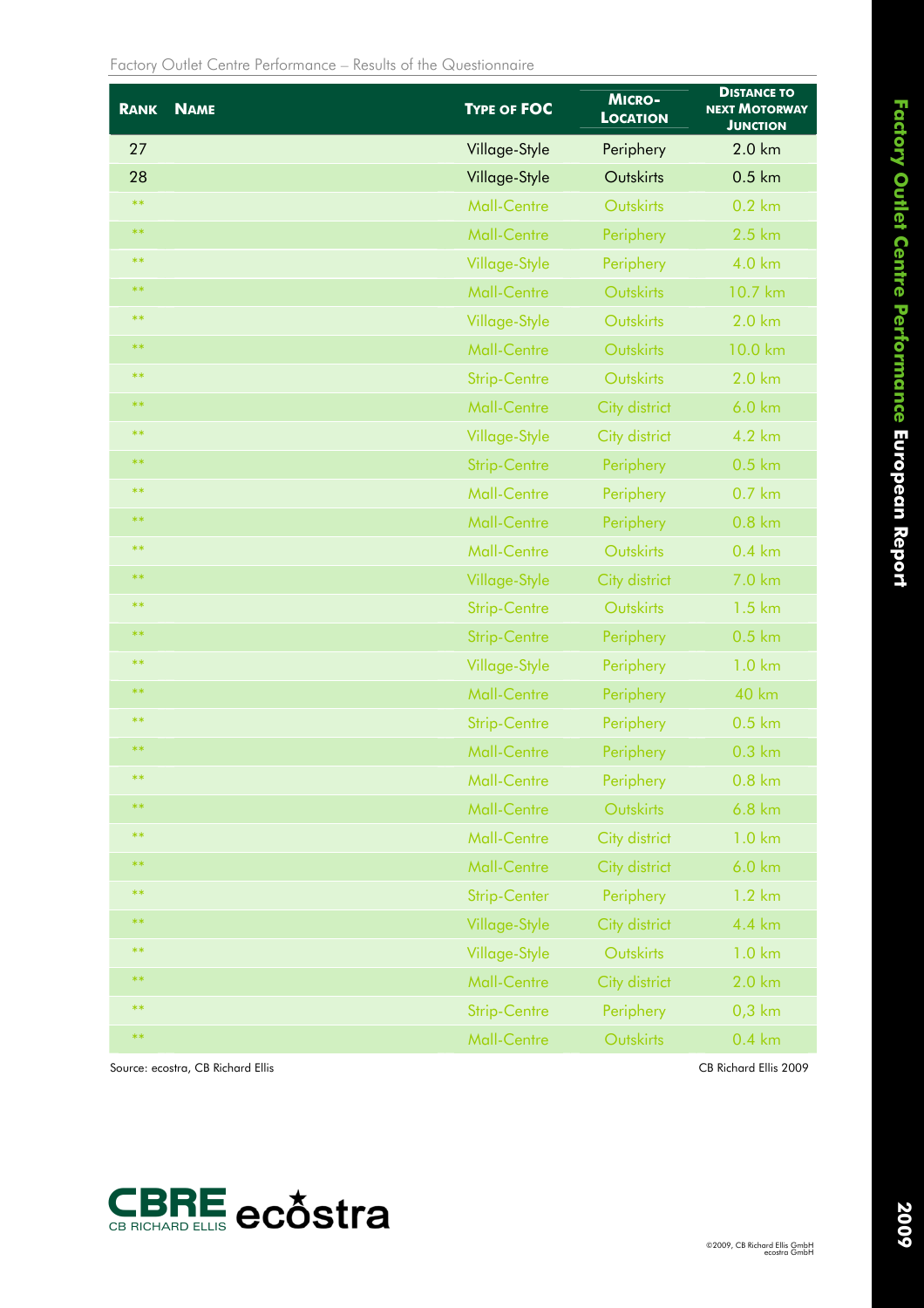### Impression Designer Outlets Zweibrücken – Neinver formerly OCI



Source: CB Richard Ellis 2009 CB Richard Ellis 2009

## **Markets Targeted for Expansion Activities**

*Available only in the full version* 

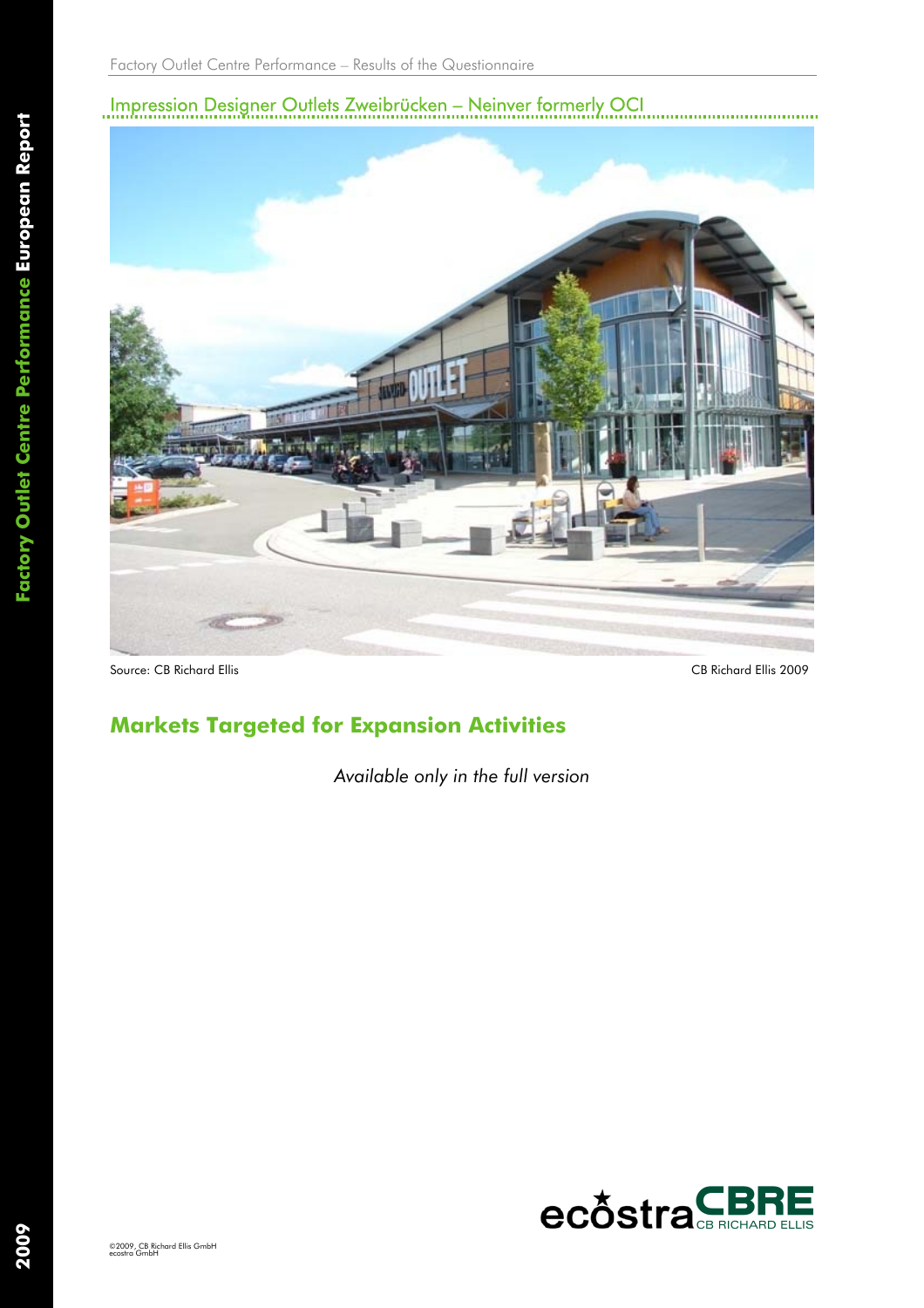#### **CBRE** ecostra Belgium Maasmechelen Village, Maasmechelen Opening date 2001 Type **Village-Style** Space 19,680 sq m Centre management Value Retail Spatial orientation **Belgium, Germany, Netherlands** Micro-location / Characteristics of location **Outskirts** Distance to the next motorway junction 6.0 km Distance to the next largest city (more than 100,000 inhabitants) 19 km, Maastricht, 120,000 inhabitants Brand-Mix / Main tenants **Brand-Mix 89 Brands A 22% B 40% C 4% n.a. 34% Nike**  Calvin Klein Tommy Hilfiger Versace Hugo Boss St. Emile Puma Segment-Mix **Segment-Mix 42% 8% 6% 10% 34% Clothing Sports** Shoes and Leather Goods **Others** n.a. Key facts • More than 95 shops, approx. 2.100 parking spaces

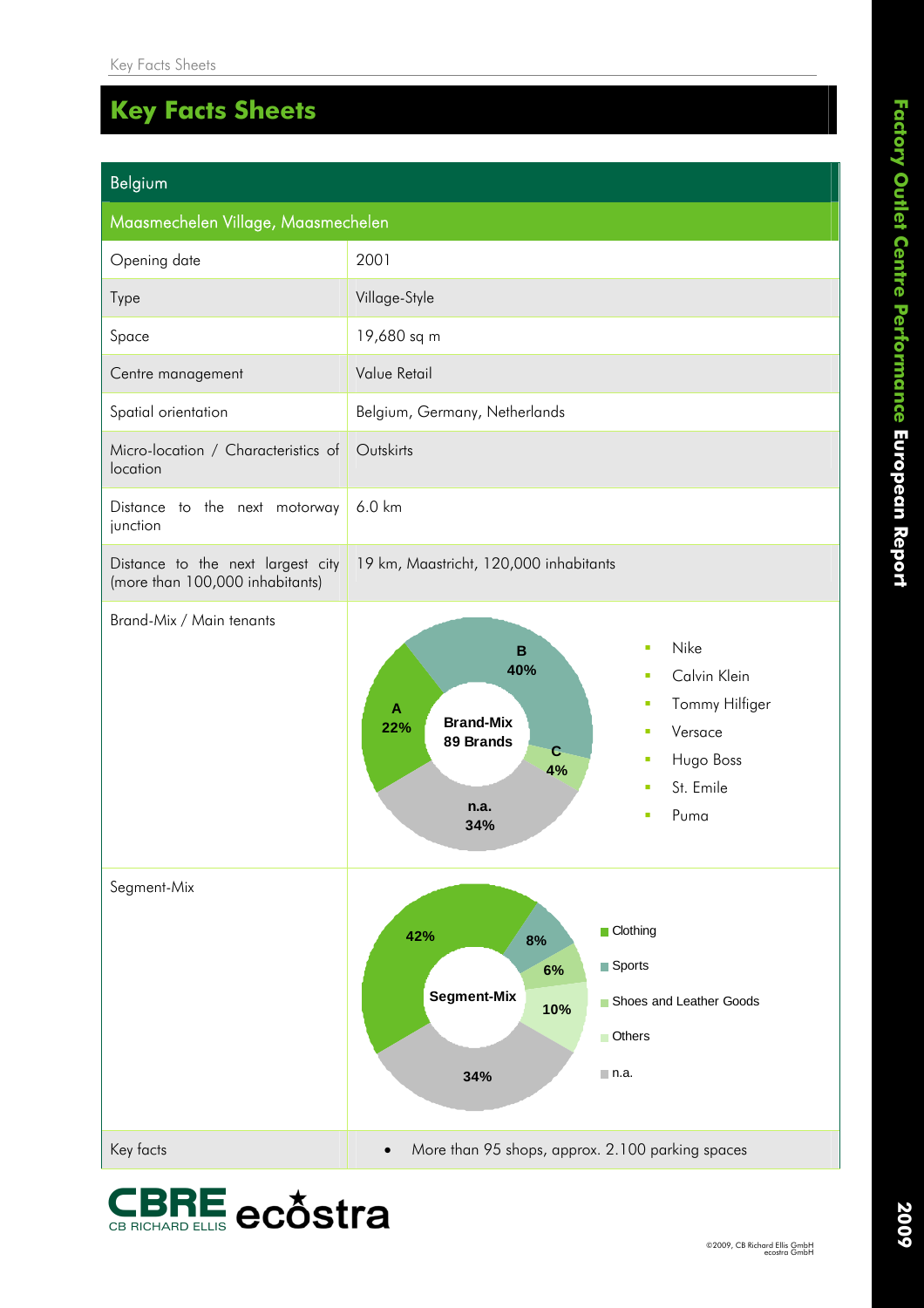| Belgium                            |                                                                                                                                                                                                                                                                                                                                                                                                                                                                                                                                                                                                                                                                                                                                                                                                                                                                                                                                                                                                                                                                                                                                                                                                                                                      |  |  |  |  |
|------------------------------------|------------------------------------------------------------------------------------------------------------------------------------------------------------------------------------------------------------------------------------------------------------------------------------------------------------------------------------------------------------------------------------------------------------------------------------------------------------------------------------------------------------------------------------------------------------------------------------------------------------------------------------------------------------------------------------------------------------------------------------------------------------------------------------------------------------------------------------------------------------------------------------------------------------------------------------------------------------------------------------------------------------------------------------------------------------------------------------------------------------------------------------------------------------------------------------------------------------------------------------------------------|--|--|--|--|
| Maasmechelen Village, Maasmechelen |                                                                                                                                                                                                                                                                                                                                                                                                                                                                                                                                                                                                                                                                                                                                                                                                                                                                                                                                                                                                                                                                                                                                                                                                                                                      |  |  |  |  |
|                                    | Facilities: free parking, restaurants & cafés, tourist information<br>$\bullet$<br>centre, children's play area                                                                                                                                                                                                                                                                                                                                                                                                                                                                                                                                                                                                                                                                                                                                                                                                                                                                                                                                                                                                                                                                                                                                      |  |  |  |  |
| Purchasing Power Index             | 143.3 (Purchasing Power Parities, Europe = 100)                                                                                                                                                                                                                                                                                                                                                                                                                                                                                                                                                                                                                                                                                                                                                                                                                                                                                                                                                                                                                                                                                                                                                                                                      |  |  |  |  |
| Catchment area                     | Steinfurt<br>Loche<br>Zutphen<br>Legder<br>Nordse<br>Zelher<br><b>lerbeck</b><br><b>Munsta</b><br>Doetinchen<br>Coesfeld<br><b>DOCK</b><br>totterdam<br>Lmmerich<br>Ouddorp<br>Doubecht<br>Waard<br>Hoekse<br>Middelhistr<br>.n<br><b>R/L</b><br>$N-1$<br>Haltern<br><b>Goch</b><br>Voorde<br>Herten<br><b>Boxte</b><br>Tholen<br>Omslaken<br><b>Haure</b><br><b>SLLLAIRE</b><br>Memekár<br>Gelsenkirchen portmund<br>Essen<br><b>Ouisburg</b><br>terksplast<br>Terneuzen<br>Zaamslad<br>Turnhout<br><b>Juenueke</b><br>Hulst<br><b>Wuppertal</b><br><b>Dusseld</b><br><b>N.WESTFALER</b><br>mborn<br>n <del>mersbach</del><br>Wiebl<br>Lilze<br><b>Brusse</b><br>qustin<br>tonse Sint Pie<br>Braine l'A<br>lechernich<br>Stratter/sw<br>Clayler<br>Chatelet Florette<br>Condroz <sup>1</sup><br>ameries<br>Char<br><b>RLGION</b><br>Mon Tohogre<br>Anhéi<br>Pétit-Thie<br>Saint-Vitt<br><b>Blainont</b> Celler<br>esborn RISLING AND PT ALZ<br>Givens<br>Gennte<br>Emmelshause<br>Mürinnbachur<br>Manenbourg<br><b>FRANKREICH</b><br>Glacieci<br>Neidenbach Mascien<br><b>Wearweile</b><br>I ounties<br>heck, Handi<br><b>Ritteri</b><br>Biburg Mo<br><b>LUXEMBURG</b><br>Rièze<br>Bosto<br>Revin<br><b>Enticines</b><br>cont Chronations red index |  |  |  |  |
| Main cities in catchment area      | Zone 1 (30 minutes):<br>Maastricht<br>Zone 2 (60 minutes):<br>Eindhoven, Aachen, Lüttich<br>Zone 3 (90 minutes):<br>Antwerpen, Düsseldorf, Duisburg, Brüssel,<br>Namur, Köln, Krefeld, Moers                                                                                                                                                                                                                                                                                                                                                                                                                                                                                                                                                                                                                                                                                                                                                                                                                                                                                                                                                                                                                                                         |  |  |  |  |
| Competitive situation of FOCs      | 2 (1 = very high to $5$ = very low competitive situation)                                                                                                                                                                                                                                                                                                                                                                                                                                                                                                                                                                                                                                                                                                                                                                                                                                                                                                                                                                                                                                                                                                                                                                                            |  |  |  |  |
| Relevant competitive locations     | Roermond Designer Outlet Centre (NL)<br>Ardennes Outlet Centre (B)                                                                                                                                                                                                                                                                                                                                                                                                                                                                                                                                                                                                                                                                                                                                                                                                                                                                                                                                                                                                                                                                                                                                                                                   |  |  |  |  |
| Comparison of centre-rankings      | Sales area: rank 36<br>Brand quality: rank 17<br>Purchasing Power Parities on a European basis: rank 39<br>Disposable Income per inhabitant: rank 35<br>Turnover potential in total on NUTS 3 level: rank 53                                                                                                                                                                                                                                                                                                                                                                                                                                                                                                                                                                                                                                                                                                                                                                                                                                                                                                                                                                                                                                         |  |  |  |  |

Source: ecostra, MB Research, CB Richard Ellis Map-base: MapPoint CB Richard Ellis 2009



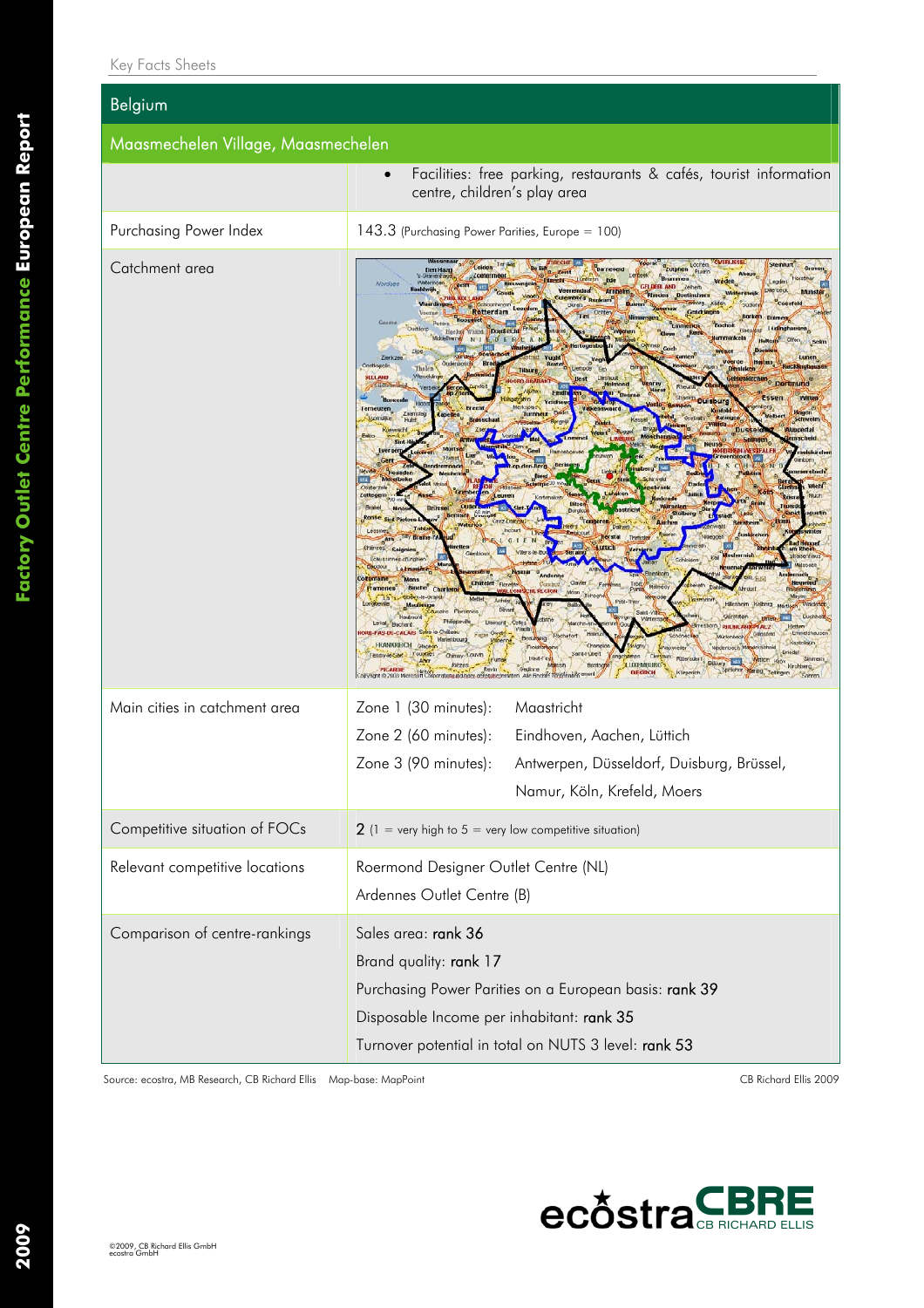| Germany                                                              |                                                                                                                                                                                                                                                  |  |  |  |  |
|----------------------------------------------------------------------|--------------------------------------------------------------------------------------------------------------------------------------------------------------------------------------------------------------------------------------------------|--|--|--|--|
| Designer Outlet Zweibrücken, Zweibrücken (RheinlandPfalz)            |                                                                                                                                                                                                                                                  |  |  |  |  |
| Opening date                                                         | 2001                                                                                                                                                                                                                                             |  |  |  |  |
| Type                                                                 | Village-Style                                                                                                                                                                                                                                    |  |  |  |  |
| Space                                                                | 15,200 sq m                                                                                                                                                                                                                                      |  |  |  |  |
| Centre management                                                    | Neinver                                                                                                                                                                                                                                          |  |  |  |  |
| Spatial orientation                                                  | Germany, France, Luxembourg                                                                                                                                                                                                                      |  |  |  |  |
| Micro-location / Characteristics of<br>location                      | Periphery                                                                                                                                                                                                                                        |  |  |  |  |
| Distance to the next motorway<br>junction                            | 0.5 km                                                                                                                                                                                                                                           |  |  |  |  |
| Distance to the next largest city<br>(more than 100,000 inhabitants) | 46 km, Saarbrücken, 176,000 inhabitants                                                                                                                                                                                                          |  |  |  |  |
| Brand-Mix / Main tenants                                             | Strenesse<br>B<br>Trussardi<br>46%<br>Lacoste<br>A<br><b>Brand-Mix</b><br>23%<br>Versace<br>94 Brands<br>Aigner<br>Burlington<br>$\mathbf C$<br>n.a.<br>12%<br>19%<br>Burberry                                                                   |  |  |  |  |
| Segment-Mix                                                          | 48%<br><b>Clothing</b><br>Sports<br>11%<br><b>Segment-Mix</b><br>Shoes and Leather Goods<br>7%<br><b>Others</b><br>15%<br>19%<br>$\blacksquare$ n.a.                                                                                             |  |  |  |  |
| Key facts                                                            | Approx. 1,700 parking spaces<br>$\bullet$<br>Construction phase II (4.500 sq m sales area) has been<br>$\bullet$<br>finished in September 2006. Construction phase III will start<br>on 05/12/2007 and include a total sales area of 3,000 sq m. |  |  |  |  |

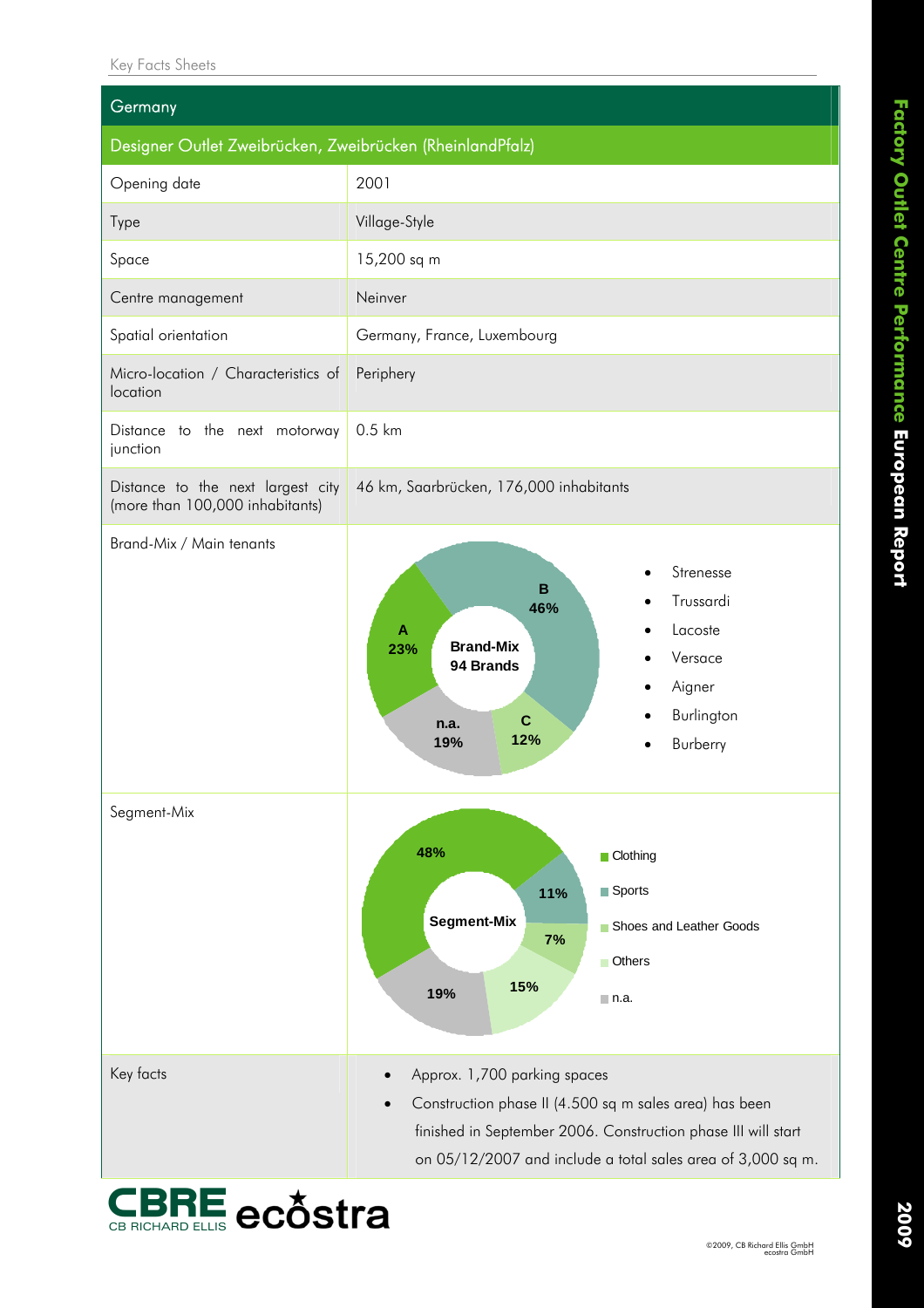| Germany                                                   |                                                                                                                                                                                                                                                                                                                                                                                                                                                                                                                                                                                                                                                                                                                                                                                                                                                                                                                                                                                                                                                                                                                                                                                                                                                                                                                                                                                                                                                                                                                                                                                                                                                                                                                                                                                                                                                                                                                                                                                                                                                                                                                                                                                                                                                                                                                                                                                                                                                                                                                                                                                                                                                                                                                                                                                                                                                                                                |  |  |  |  |
|-----------------------------------------------------------|------------------------------------------------------------------------------------------------------------------------------------------------------------------------------------------------------------------------------------------------------------------------------------------------------------------------------------------------------------------------------------------------------------------------------------------------------------------------------------------------------------------------------------------------------------------------------------------------------------------------------------------------------------------------------------------------------------------------------------------------------------------------------------------------------------------------------------------------------------------------------------------------------------------------------------------------------------------------------------------------------------------------------------------------------------------------------------------------------------------------------------------------------------------------------------------------------------------------------------------------------------------------------------------------------------------------------------------------------------------------------------------------------------------------------------------------------------------------------------------------------------------------------------------------------------------------------------------------------------------------------------------------------------------------------------------------------------------------------------------------------------------------------------------------------------------------------------------------------------------------------------------------------------------------------------------------------------------------------------------------------------------------------------------------------------------------------------------------------------------------------------------------------------------------------------------------------------------------------------------------------------------------------------------------------------------------------------------------------------------------------------------------------------------------------------------------------------------------------------------------------------------------------------------------------------------------------------------------------------------------------------------------------------------------------------------------------------------------------------------------------------------------------------------------------------------------------------------------------------------------------------------------|--|--|--|--|
| Designer Outlet Zweibrücken, Zweibrücken (RheinlandPfalz) |                                                                                                                                                                                                                                                                                                                                                                                                                                                                                                                                                                                                                                                                                                                                                                                                                                                                                                                                                                                                                                                                                                                                                                                                                                                                                                                                                                                                                                                                                                                                                                                                                                                                                                                                                                                                                                                                                                                                                                                                                                                                                                                                                                                                                                                                                                                                                                                                                                                                                                                                                                                                                                                                                                                                                                                                                                                                                                |  |  |  |  |
|                                                           | For the last construction phase a sales area with more than<br>24,000 sq m is planned.<br>Facilities: free parking, various restaurants                                                                                                                                                                                                                                                                                                                                                                                                                                                                                                                                                                                                                                                                                                                                                                                                                                                                                                                                                                                                                                                                                                                                                                                                                                                                                                                                                                                                                                                                                                                                                                                                                                                                                                                                                                                                                                                                                                                                                                                                                                                                                                                                                                                                                                                                                                                                                                                                                                                                                                                                                                                                                                                                                                                                                        |  |  |  |  |
| Purchasing Power Index                                    | 145.3 (Purchasing Power Parities, Europe = 100)                                                                                                                                                                                                                                                                                                                                                                                                                                                                                                                                                                                                                                                                                                                                                                                                                                                                                                                                                                                                                                                                                                                                                                                                                                                                                                                                                                                                                                                                                                                                                                                                                                                                                                                                                                                                                                                                                                                                                                                                                                                                                                                                                                                                                                                                                                                                                                                                                                                                                                                                                                                                                                                                                                                                                                                                                                                |  |  |  |  |
| Catchment area                                            | Ferrieres<br><b>RURHLIN-WESTFALEN</b><br>Obermorlen<br><b>Bad Hauhein</b><br>Durbuy<br><b>Coblenz</b> <del>Birlinhach</del><br>amburg a<br>Rusbach vor<br>Grand-Halleu<br><b>Triedberg</b><br>der Hohe<br>Erezee<br>kelberg<br><b>Abderlahmstein</b><br>Hahnsti<br><b>Uad Homburg</b><br>Karben<br><b>WAL INDIRECHE REGION</b><br><b>Bleisl</b><br>Singhofen<br>vor der Höhr<br><b>Eloboard</b><br><b>Buchho</b><br>Wollergiz<br>Bruchkobel<br><b>BE</b><br><b>Oberursel</b><br>Schonecker<br>Sankt Goars<br>Müntento<br>Haleu<br>Frankfurt/Main<br>eunusstein<br>4.481<br>Champion<br><b>Bellivein</b><br>Waxwelle<br>Offenbach<br><b>Neu-Isenburg</b><br>Lavacher<br>sostninun<br><b>Muerburg</b><br>orch<br>Fineinboile<br><b>Mainz</b><br>Sten<br>Stolzenbourg<br>elbereb<br>mark<br>Spand<br><b>Bitter</b><br>gen am Rhein<br>Könser<br>DIEKIRCH<br><b>DETAILS</b><br>Orenhot<br><b>Bodenheim</b><br>Germand<br>Bercheur<br><b>Dieidrich</b><br>Griesheim<br><b>RHFBIL AND PI</b><br>Wallhas<br><b>Bad Kreuznac</b><br>nstadt<br>lochst<br>Oberh<br>Oberteule<br>Riedstadt<br>Léglise<br>Breuben<br>Pfungstad<br>Morbach<br>FAI<br>Gau Oderutier<br>LUXEMBURG<br><b>Rodat</b><br>Arlies<br>Kin<br>Finchbach<br>Seeheim Jugetin<br><b>Bad Köre</b><br>DEUT<br>L A B<br>vesthoten<br>Tintso<br>dar-Oberstein<br>With<br><b>Bellefontaine</b><br>Luxemburg<br><b>Task</b><br>Soorburg<br>Norinv<br>Serrig<br>Olsbrück<br>Bouveau Divine<br>coshern<br>1962.<br>Reicherioach<br>Mannheim<br>Mchlinge<br>St. Wendel<br>Longuyo<br>60 min<br>lauter<br>Hettenge-<br>fercy-le-Bas<br><b>Betkings</b><br>Audun-le<br>Hocke<br><b>Elouilian</b><br>ange-arz<br>Rombas<br>Marance-Silvar<br>Abaucaurt<br>brucken<br><b>Boulav-M</b><br>Зепята<br><b>Jarro</b><br><b>Rippy</b><br><b>Dury</b><br>seville-lès-Metz<br>Suizfel<br>sur-Moselle<br>Gücünan<br>Mosellé<br>etten<br>Isruhe<br>Verny<br>Goetzenbruck Drachenb<br>ncrobi-sur-Mi<br>Rheimstedten<br>tur-Monet<br>Valbois<br>Eberbach Seltz<br>A-A-Mourenor<br>xzheim<br>Morhange<br><b>ILSASS</b><br>Soint-Mihin<br>Betschulder<br>Ebrirolinge<br><b>RANK</b><br>E 1 0<br>dimology/<br>Engelsbrand<br>Druingen<br>hutest<br>Haguena<br>Beles-Foreta<br>Lérouville<br>pgenau<br>/ic-sur-Selle<br>Commercy<br><b>DEN WÜRTTEM</b><br>Champignisulle<br>Maichings<br>Sarrebourg<br>Bad<br>Champenous<br>Vold-Vacor<br>Saverne<br><b>Buh</b><br>Tenach<br><b>Calve</b><br>orbach"<br><b>Vandœuvre lès Hanc</b><br>Marmoutin<br>Tout<br>Neubulach<br>Achern<br><b>Finny</b><br>Dombacle<br>Sim<br>ersfeld<br>Renchen<br>Kehl<br>Atenateig <sup>®</sup> Herrenberg<br><b>Badonvillers-G</b><br>al et Childion<br>Molsheim Straßburg<br>Nagold Amnerbuch<br>elevéhren<br>Pulligny<br>Ilkirch-Graffenstaden<br><b>Rottenburg</b><br><b>Offenburg</b><br>Aznis<br>Gerbeyl<br>egershein<br><b>Baccarat</b><br>Wot<br>Hoch arr<br>Raon-ritege<br>Libratur |  |  |  |  |
| Main cities in catchment area                             | Zone 1 (30 minutes):<br>Saarbrücken<br>Zone 2 (60 minutes):<br>n.a.<br>Zone 3 (90 minutes):<br>Metz, Mannheim, Heidelberg, Mainz,<br>Wiesbaden                                                                                                                                                                                                                                                                                                                                                                                                                                                                                                                                                                                                                                                                                                                                                                                                                                                                                                                                                                                                                                                                                                                                                                                                                                                                                                                                                                                                                                                                                                                                                                                                                                                                                                                                                                                                                                                                                                                                                                                                                                                                                                                                                                                                                                                                                                                                                                                                                                                                                                                                                                                                                                                                                                                                                 |  |  |  |  |
| Competitive situation of FOCs                             | 4 (1 = very high to 5 = very low competitive situation)                                                                                                                                                                                                                                                                                                                                                                                                                                                                                                                                                                                                                                                                                                                                                                                                                                                                                                                                                                                                                                                                                                                                                                                                                                                                                                                                                                                                                                                                                                                                                                                                                                                                                                                                                                                                                                                                                                                                                                                                                                                                                                                                                                                                                                                                                                                                                                                                                                                                                                                                                                                                                                                                                                                                                                                                                                        |  |  |  |  |
| Relevant competitive locations                            | Marques Avenue Talange (F)<br>Wertheim Village (D)                                                                                                                                                                                                                                                                                                                                                                                                                                                                                                                                                                                                                                                                                                                                                                                                                                                                                                                                                                                                                                                                                                                                                                                                                                                                                                                                                                                                                                                                                                                                                                                                                                                                                                                                                                                                                                                                                                                                                                                                                                                                                                                                                                                                                                                                                                                                                                                                                                                                                                                                                                                                                                                                                                                                                                                                                                             |  |  |  |  |
| Comparison of centre-rankings                             | Sales area: rank 23<br>Brand quality: rank 6<br>Purchasing Power Parities on a European basis: rank 35<br>Disposable Income per inhabitant: rank 31<br>Turnover potential in total on NUTS 3 level: rank 58                                                                                                                                                                                                                                                                                                                                                                                                                                                                                                                                                                                                                                                                                                                                                                                                                                                                                                                                                                                                                                                                                                                                                                                                                                                                                                                                                                                                                                                                                                                                                                                                                                                                                                                                                                                                                                                                                                                                                                                                                                                                                                                                                                                                                                                                                                                                                                                                                                                                                                                                                                                                                                                                                    |  |  |  |  |

Source: ecostra, MB Research, CB Richard Ellis Base map: MapPoint CB Richard Ellis 2009

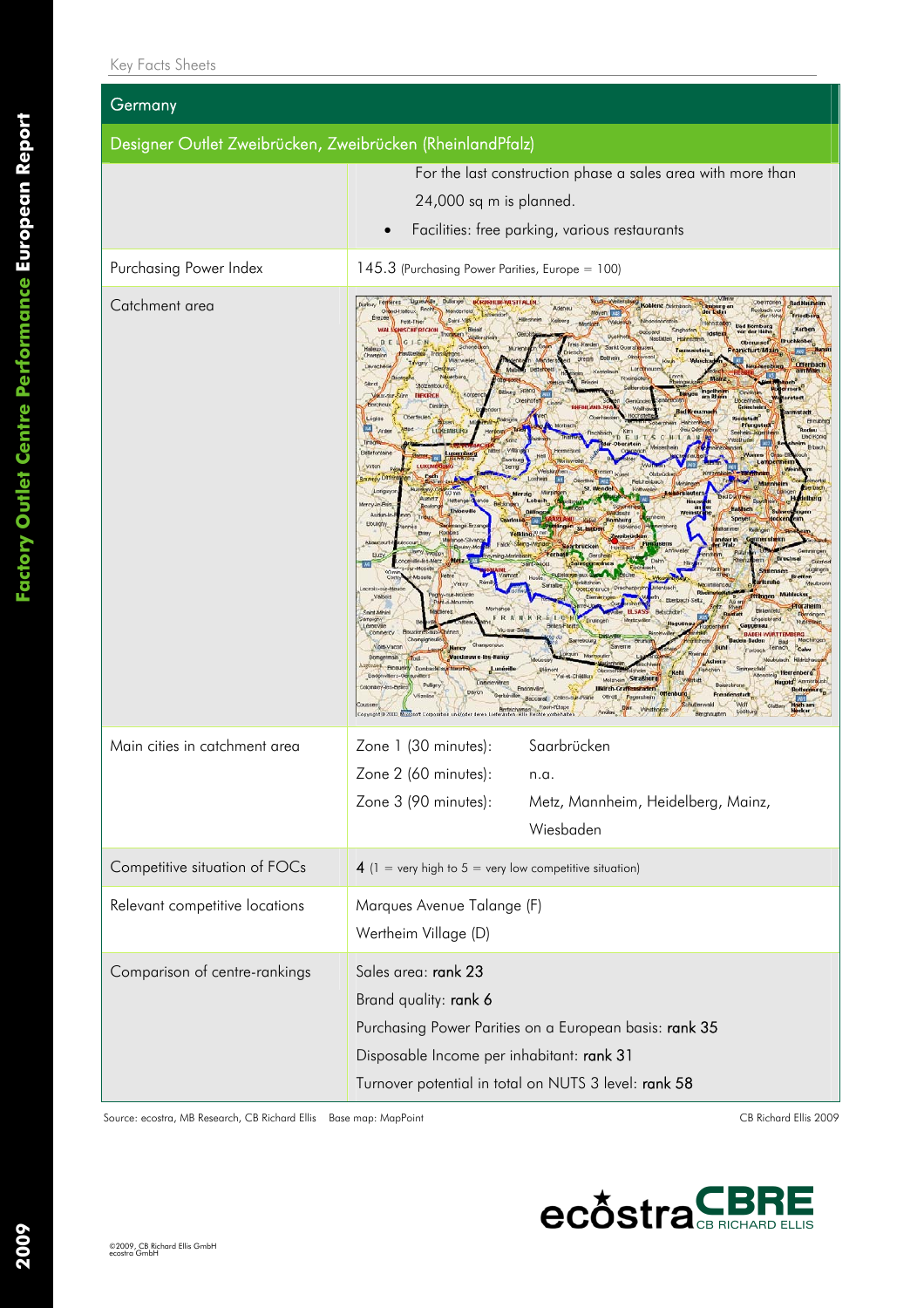*Key Facts Sheets for the remaining 56 outlet centres are available only in full version*